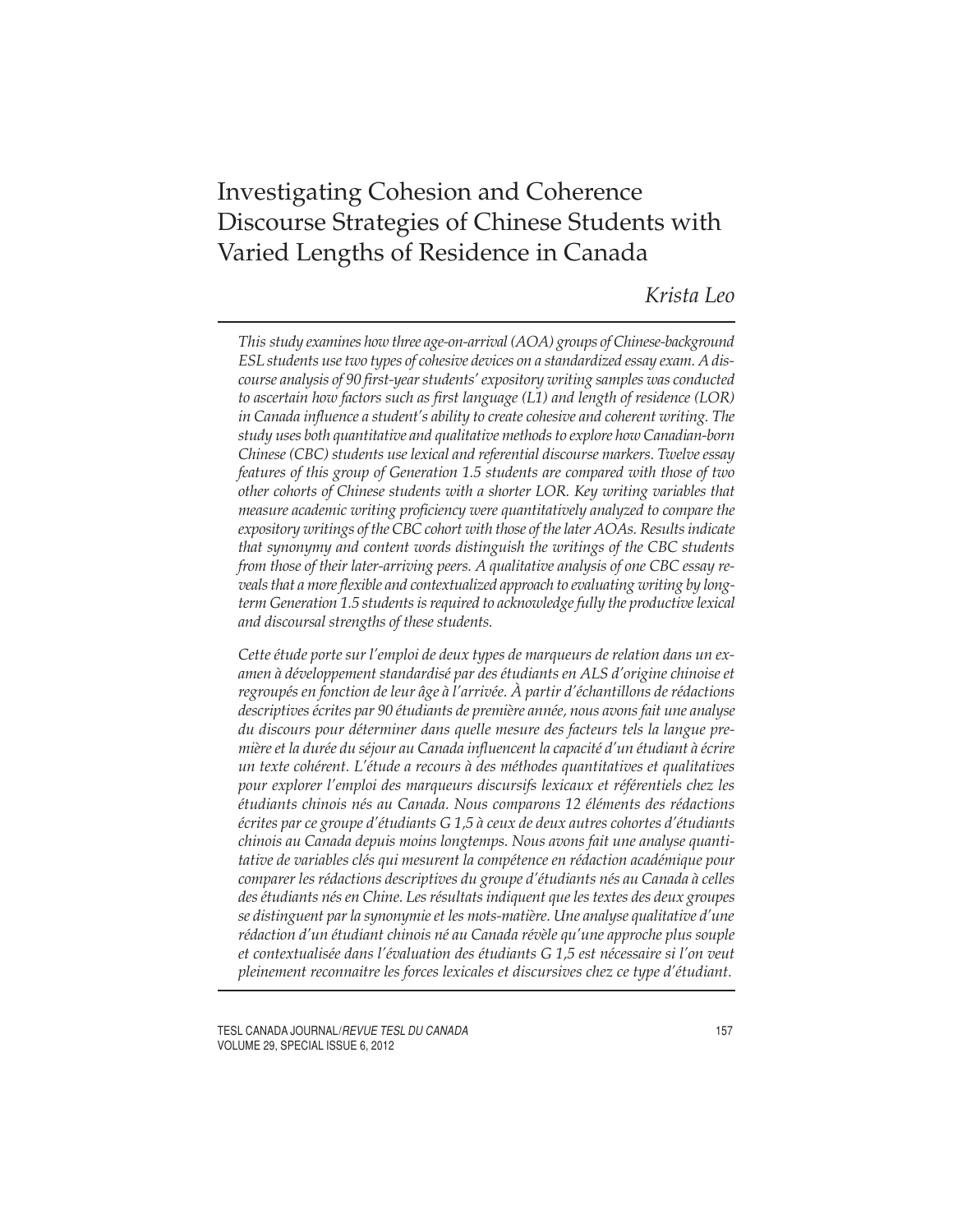### **Overview and Background to the Problem**

In recent years, the significant changes to the demographic student populations in mainstream high schools and postsecondary institutions have led to a surge in the research on academic literacy. One area of particular concern is how ESL teachers and practitioners prepare non-native English-speaker students (NNES) to fulfill the requirements of higher education. With increasing numbers of these students entering colleges and universities in Canada and the United States, the field of second-language (L2)/ESL writing research that emerged in the 1960s has flourished. Today it is an urgent priority because familiarity with academic written discourse and North American rhetorical conventions are fundamental to ensuring students' success in university. As a result, substantial research is focused on L2 writing pedagogy for international and immigrant English-language learner (ELL) students. Yet the problem of inadequate attention being paid to a rapidly growing population of students who are either native-born or long-term ELLs remains.

Rumbaut and Ima (1988) first used the term *1.5 generation* to describe children of immigrants who "have traits and experiences [that] lie somewhere between those associated with the first and second generation" (pp. 1-2). According to this early study, these *1.5er* students are distinguished from multilingual international students in that they have a profile that differs from conventional NNESs or ELLs attending college or university in North America. Generation 1.5 students are "circumstantial bilinguals" (Valdés, 1992, pp. 94-95), who have learned to speak English fluently through immersion in an English-speaking environment. Their vastly diverse backgrounds, motivations, and English-language training makes it difficult to pinpoint the language-learning needs of these bicultural students. In some instances, they have been tracked or labeled *remedial* speakers of English and thus have received inappropriate instructional language support before being mainstreamed into the K-12 system (Benesch, 2001). Harklau (Matsuda et al., 2003) points out that only in the last five years has explicit pedagogical attention been focused on Generation 1.5 learners; and research on their needs has just begun in response to their outnumbering traditional international ELLs in some US colleges.

In the Canadian context, research literature refers to this profile of second-generation ELLs as *Canadian-born* or *1.5 generation* (Boyd, 2002). Many of these Canadian-born Chinese (CBC) students appear to have native-like fluency in speaking because their underlying academic language needs, specifically in the area of writing, are overlooked by educators. To rectify this oversight, this study focuses on the academic writing needs of this profile of university-bound Chinese students, those who are native-born or long-term residents of Canada. To gain a better understanding of the unique writing needs and characteristics of these students compared with later-arriving ELLs, the quantitative segment of this study examines two other cohorts of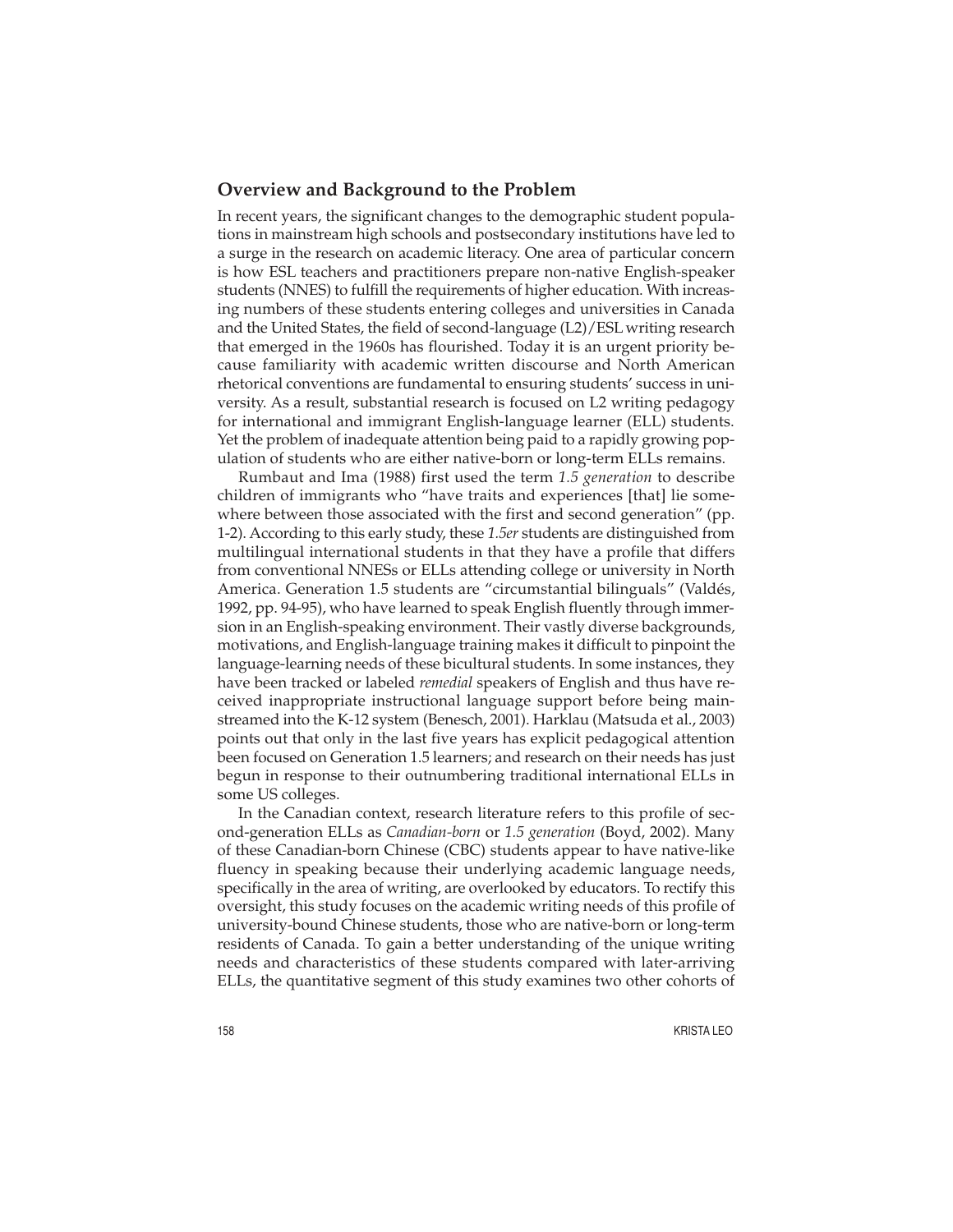later-arriving Chinese-background learners: those who arrived at elementary school age (kindergarten to grade 7) and those who arrived at junior-high or high school age (grades 8-12).

## **English Language Proficiency and NNES Students' Struggles with Academic Writing**

For many NNES students who enter university from high school, the need to demonstrate university-level writing competence is a daunting and overwhelming requirement. In many universities across Canada, students who were unable to achieve a satisfactory score in grade 12 English must pass an English-language proficiency (ELP) test before registering in undergraduate courses. At the University of Calgary (U of C), incoming students (NS and NNES) who failed to score at least 75% on the English 30-1 Diploma exam must complete the Effective Writing Test (EWT) to prove their academic writing competence. From 1976 to 2009, students who did not pass the EWT within their first year of undergraduate studies were required to withdraw from the university. According to recent research conducted on EWT outcomes, almost 90% of students who struggled to fulfill this requirement were NNES (Douglas, 2010). Douglas's study, which compared NS and NNES students' achievement on the EWT, found that in a total sample of 745 students (comprising 561 NS students and 184 NNES) who wrote the exam, Chinese was by far the largest L1 language group represented. For many of these academically motivated Chinese students, writing academic English at the university level poses a significant barrier to their aspirations with far-reaching implications. As changes in student demographics reflect an increasing number of this profile of students entering Canadian universities, their needs must be appropriately addressed.

### **Differentiating Between Generation 1.5 ELLs and Later-Age-on-Arrivals in Canada's Schools**

In the context of Canadian schools, educators face an ever-increasing challenge in meeting the diverse learning needs of the growing number of Generation 1.5 students in their classrooms. In her study that investigated the influence of AOA and LOR on ESL students' achievement in high school, Roessingh (2008) builds on earlier tracking studies that show older-arriving ESL students (aged 15-16) outperformed younger arrivals (aged 12-14) on the Alberta grade 12 English Language Arts (ELA) provincial exam. Further, the youngest arrivals (aged 6-11) experienced the most difficulty with academic language development despite their seeming advantage in having a greater LOR in Canada. The explanation in part for this unexpected finding is based on emerging research evidence that indicates lack of academic content vocabulary as a major stumbling block, especially for Canadian-born

TESL CANADA JOURNAL/REVUE TESL DU CANADA 159 VOLUME 29, SPECIAL ISSUE 6, 2012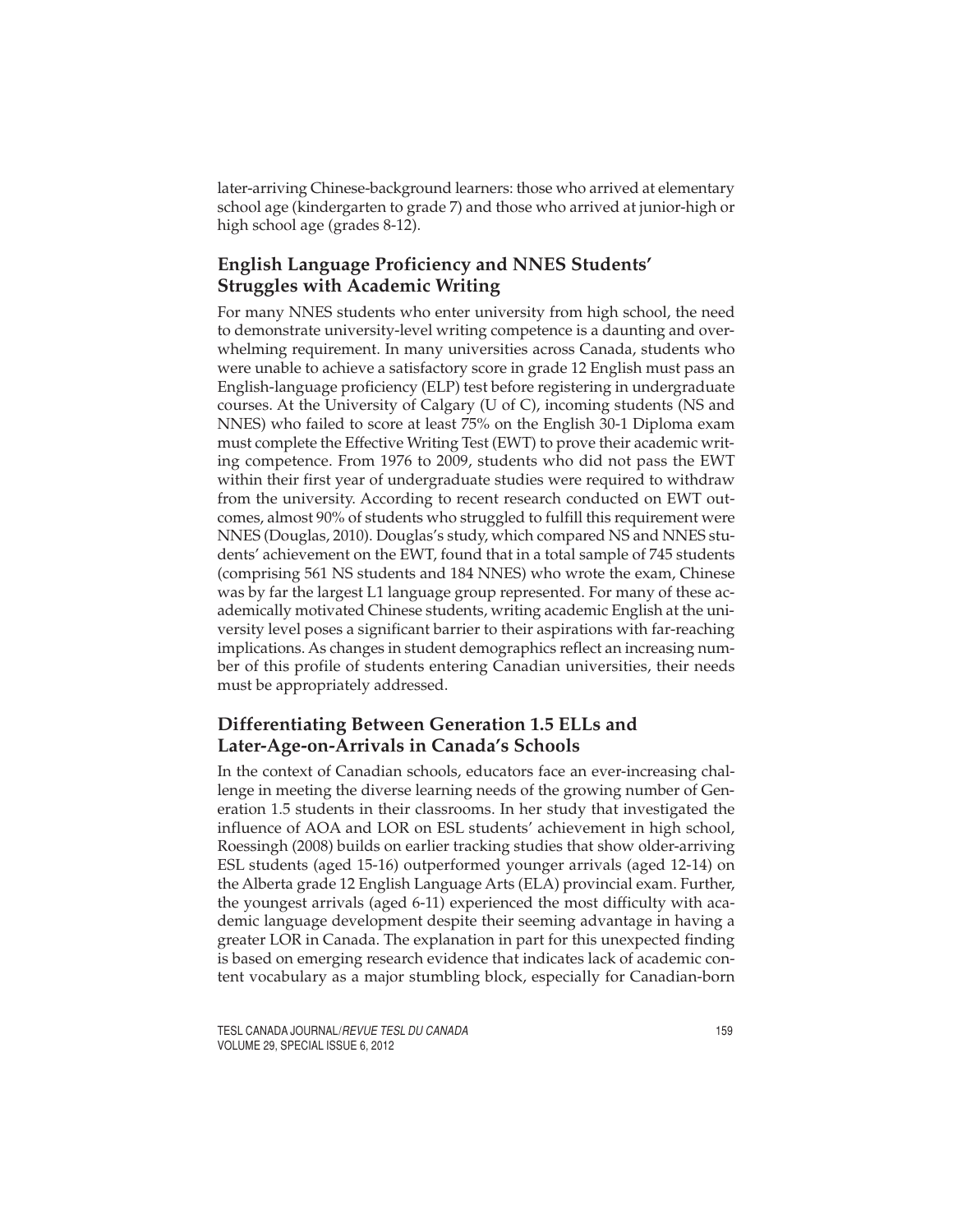and younger-arriving ESL learners who sound fluent as a result of having acquired phonological/conversational English. Moreover, recent research shows that children of immigrants share some of the same characteristics as their older-arriving ELL counterparts, as well as those of native speakers (NS). This *neither-nor* profile results in the learning needs of these students being overlooked (McGinnis, 2008). Consequently, these young arrivals are at risk when they enter tertiary educational settings. As subtractive bilinguals, they compete in English with their NS peers, who read above grade level and score 80% (and higher) on the provincial grade 12 ELA exam (Roessingh & Elgie, 2009).

### **The Need to Initiate Canadian G 1.5 Students into the North American Academic Discourse Community**

In her study of Generation 1.5 students (G 1.5), Singhal (2004) stresses the importance of ensuring that non-traditional ESL learners know the standard of academic English. *Non-traditional* is a common term used in the literature to contrast native-born or long-term ELLs with their foreign-born counterparts, who are often referred to as *traditional* ESL students. In addition, teachers must clearly define this standard of writing. Yet little is straightforward or one-dimensional about this register because it "includes multiple, dynamic, inter-related competencies" (Scarella, 2003, p. 7). According to Swales (1990), one such competence is writing at the level of the "academic discourse community," a "socio-rhetorical network that forms to work towards sets of common goals" (p. 9). The important characteristic of these discourse communities is that "their established members" are familiar with "the particular genres that are used in the communicative furtherance of those set goals" (p. 9). Baynham (1995, cited in Hinkel, 2002) maintains that novices (NNES writers) are expected to become effective essay-writers in the academic discourse community through adaptation to specific discourse conventions. Academically motivated ELLs who are unable to pass an English-language proficiency test are equally unable to learn unfamiliar discourse or rhetorical conventions to gain acceptance into an undergraduate degree program.

### **Rationale: Purpose and Objectives of the Study**

As Harklau, Losey, and Siegal's (1999) research shows, Generation 1.5 students are increasing in number and graduating from US secondary schools with grades that fail to reflect their academic language preparedness for university work. Canada's Generation 1.5 students face a similar situation, so it is the aim of this study to identify some of the salient writing patterns and characteristics exhibited by a cohort of first-year Generation 1.5 Chinese students (n=30) registered in the U of C during the 2007 fall to spring 2008 se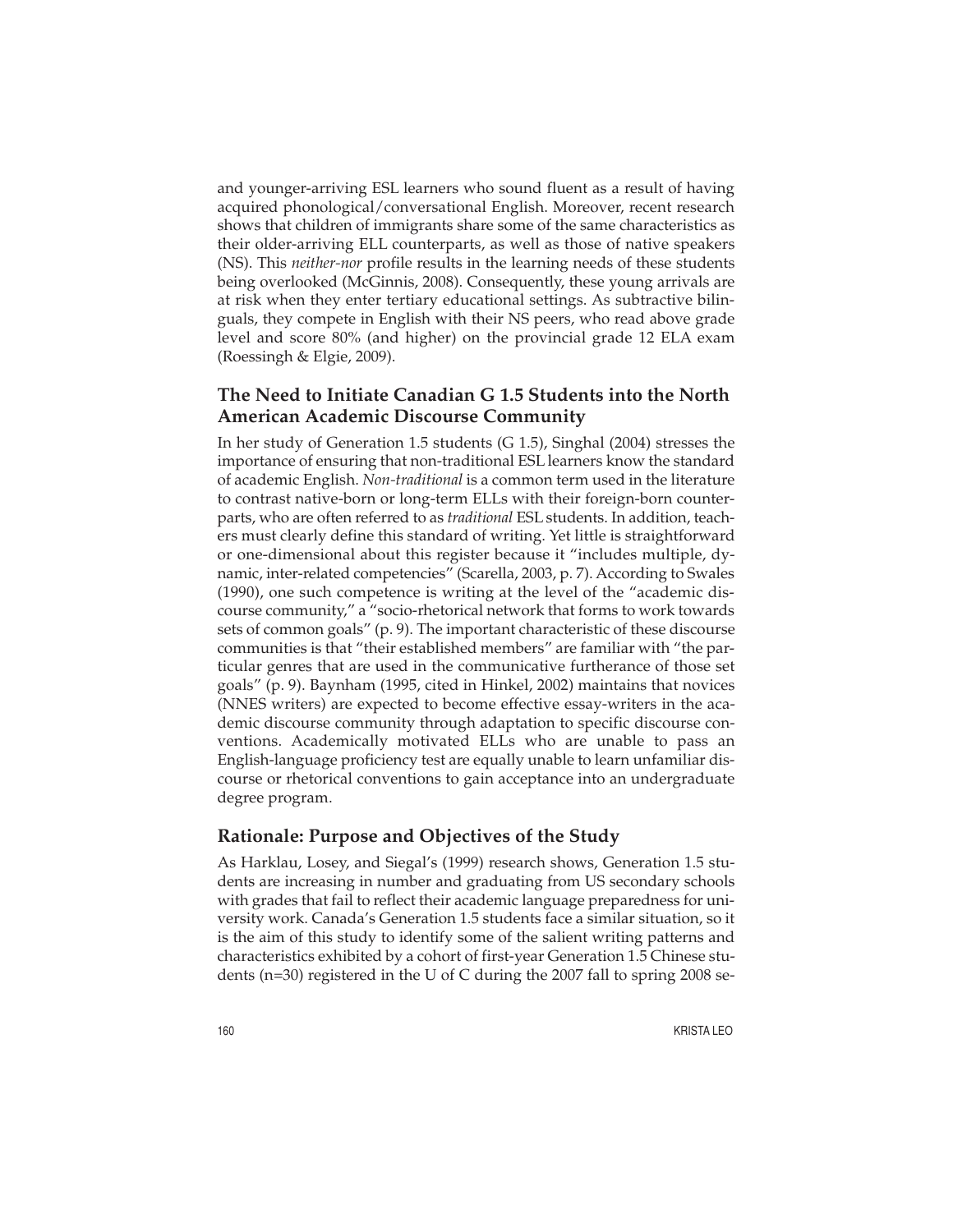mester. A total of 90 essays were analyzed, 30 from each of the three LOR cohorts (see Table 3). Chinese is the largest L1 group represented in the population of NNES that struggles to pass the EWT at U of C (Douglas, 2010), so it is vital to investigate the writing abilities of Generation 1.5 Chinese freshmen students to integrate these CBC students into the U of C's academic discourse community. By combining a discourse analytic and corpus-based methodology, the writing samples of this group of long-term students were compared with those of two later-arrival Chinese students' essays, also written in fulfillment of the U of C's Effective Writing Requirement (EWR). The primary objective was to see if there were significant differences in these three groups of Chinese students' use of cohesive devices and if there is a relationship between LOR in Canada and these students' ability to construct cohesive and coherent essays.

#### **Standardized Assessment Measures of L2 Academic Writing**

### *Proficiency: The TEST of Written English (TWE) and the U of C's Effective Writing Test (EWT)*

TOEFL is a prominent organization created with the specific purpose of assessing L2 writing proficiency of NNES students. Its Educational Testing Service (ETS), first introduced in 1986, designs, develops, and administers the Test of Written English (TWE). Similar to the TWE, the Alberta Universities' Writing Competence Test, known as the Effective Writing Test (EWT) and administered by the U of C from 1976 to 2009 is an exam that students take to demonstrate university-level academic writing proficiency. To pass the EWT, students write an expository essay of approximately 400 words on one of four given topics (see Appendix A) within a 2½ hour period.

#### *EWT Evaluation Criteria*

Like the TWE, the EWT was rated holistically, and essays were evaluated using the following criteria: content, grammar, structure, paragraphs, word choice, spelling, and punctuation. The EWT essays were independently assessed by two raters (native-speaker instructors who worked at the Effective Writing Centre during the tenure of the EWT). In terms of inter-rater reliability, a third assessor was called on to grade the essays in the event of a discrepancy between the first two raters. Table 1 shows the four final grade assessments for the EWT. There were serious consequences for students who were unable to pass the EWT; if students who received a grade of U or MU were not able to fulfill the EWR within the allotted year from the date of registration in their first-year program, they were not allowed to continue studies in the U of C (EFWR, 2003).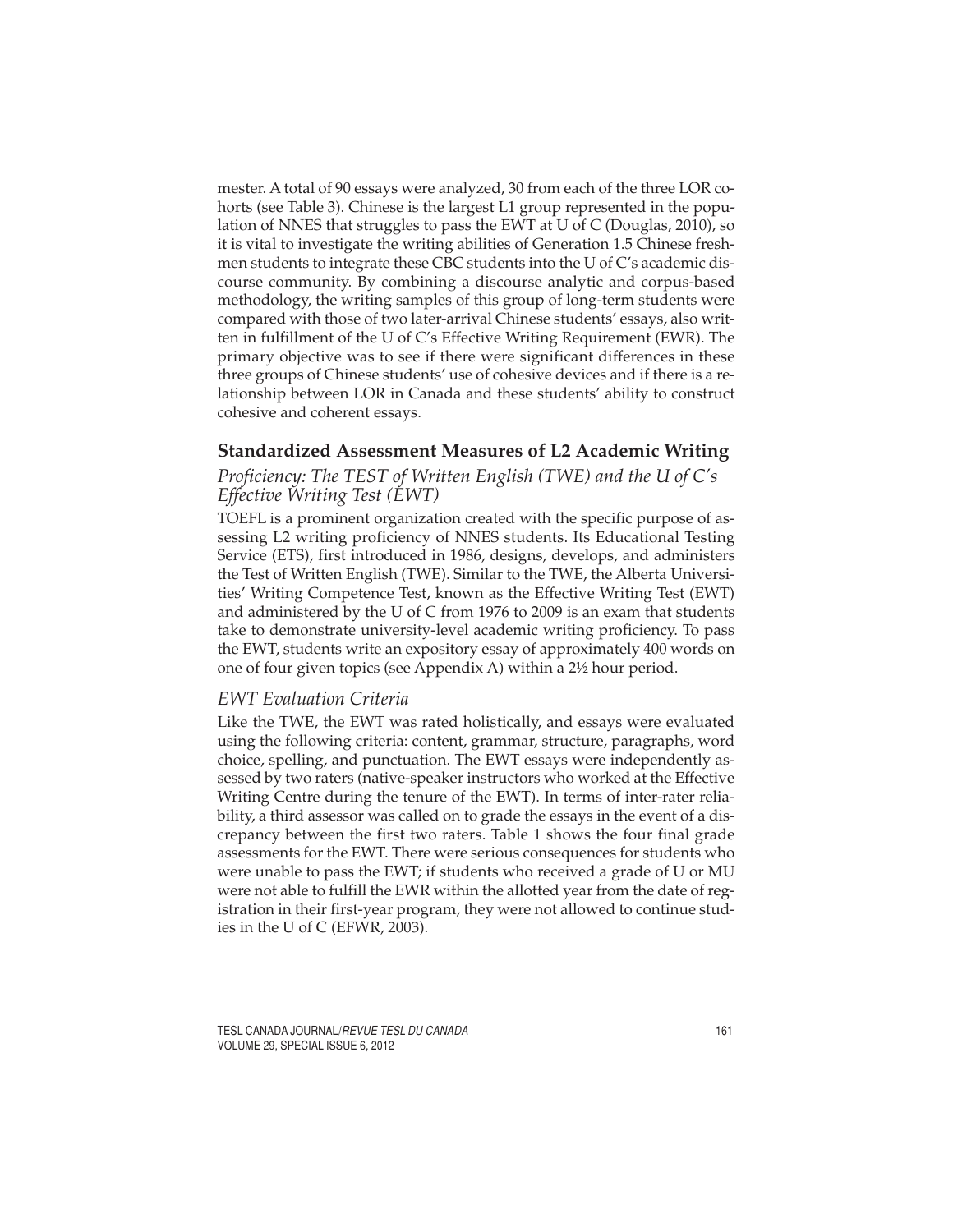Table 1 Overall EWT Assessment Guidelines (EFWR, 2003)

| <b>Final Grade</b>             | Assessment                                                                                |
|--------------------------------|-------------------------------------------------------------------------------------------|
| Satisfactory (S)               | Failure in less than one category                                                         |
| Marginally Satisfactory (MS)   | Failure in 1 or 1 <sup>1/2</sup> categories or scattered errors in several<br>categories  |
| Marginally Unsatisfactory (MU) | Failure in 2 or 2 <sup>1/2</sup> categories—including at least one full-<br>fail category |
| Unsatisfactory (U)             | Failure in 3 or more categories or insufficient length to<br>judge writing ability        |

Adapted from Douglas (2010).

### **Theoretical Framework: The Role of Text Cohesion in English**

In the light of the above discussion about the standardized writing criteria of the TWE and the U of C's EWT constructs, cohesion was chosen as the primary criterion to investigate analyzing the expository essays of Chinese-background students who wrote the EWT in 2007-2008. Halliday and Hasan's (1976) seminal publication *Cohesion in English* is predicated on the notion that linking ideas results in the creation of discourse deemed to be coherent. This concept of cohesion is fundamental to understanding how language, written discourse, functions or "hangs together" (p. 8) through the use of cohesive ties or chains that link the presupposing and the presupposed across sentence boundaries. According to this framework, cohesion is achieved when the various types of semantic relationships created by a writer's choice of vocabulary and grammatical structures (pronouns, conjunctions, lexical substitutions, and occurrences of related lexical items) function together to produce "a basic unit of meaning in language" (p. 25) that is an authentic, complete, contextually relevant, and interpretable instance of discourse.

### **Cohesion as a Measure of (L2) Academic Discourse Competence and a Possible Function of LOR**

In the context of L2 writing pedagogy, Halliday and Hasan's (1976) theory of cohesion has led to significant developments in English-language teaching (ELT). For example, their concept of a cohesive tie established the usefulness of measuring a writer's linguistic competence by identifying and coding the presence of discourse markers systematically and quantifiably. In simplified terms, linguistic competence here refers to a writer's familiarity with grammar rules at a sentence level, syntax, semantics, and lexicon; this type of competence falls within the larger theory *communicative competence* posited by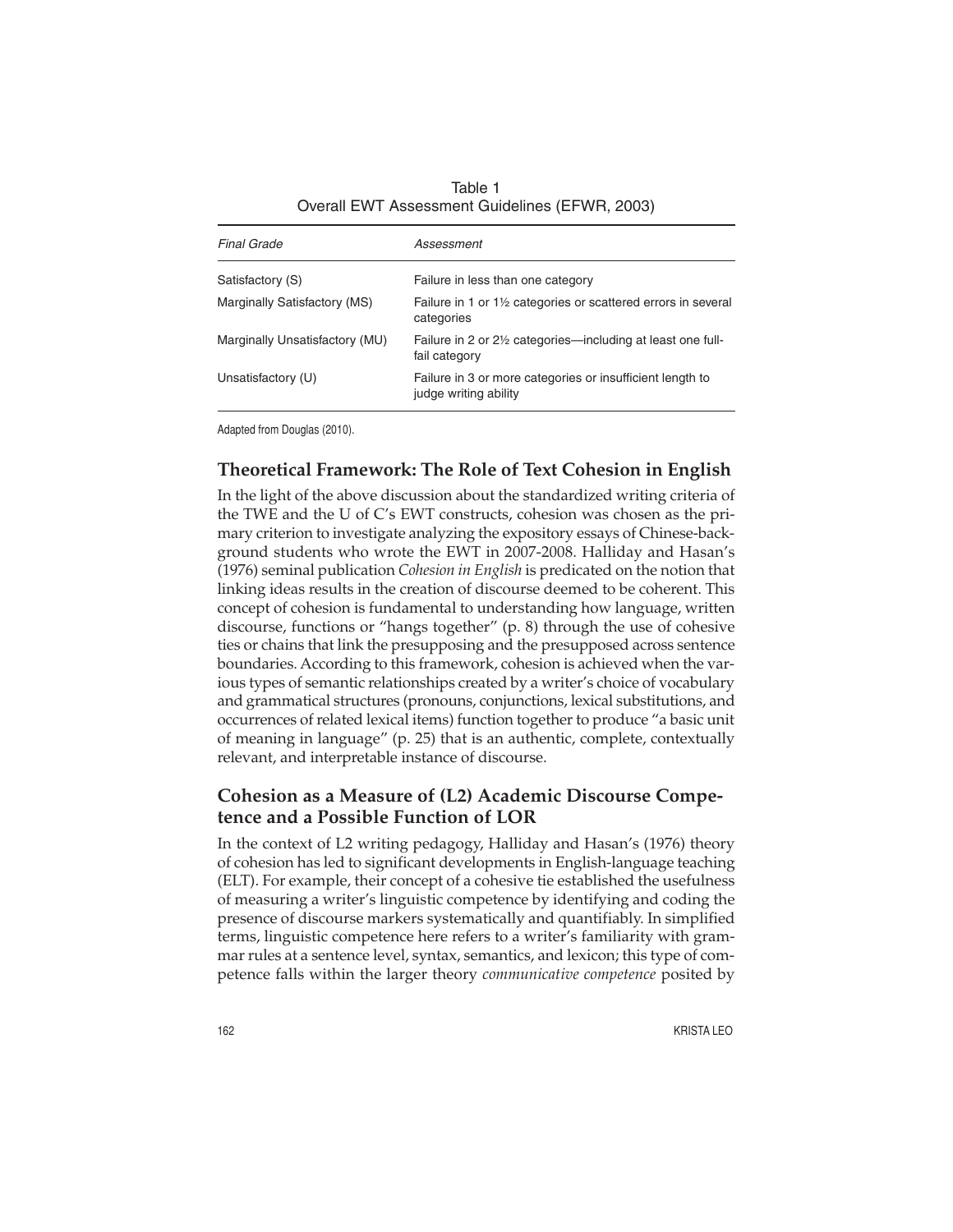Hymes (1974). According to Halliday and Hasan, "the concept of a tie makes it possible to analyze a text in terms of its cohesive properties, and give a systematic account of its patterns of texture" (p. 4). Following Halliday and Hasan's publication, interest in how cohesion markers contribute to the flow of discourse increased. Teachers and writing instructors assess their (L2) students' knowledge of textual strategies by examining cohesive devices such as lexical and grammatical structures that "enable readers or listeners to make the relevant connections between what was said, is being said, and will be said" (Castro, 2004, p. 215). According to Cox, Shanahan, and Sulzby (1990, as cited in Palmer, 1999), "cohesion is important both to the reader in constructing the meaning from a text and to the writer in creating a text that can be easily comprehended" (p. 49). The difficulty in assessing ESL compositions lies in a perceived lack of fluency or connectedness that may lead an NS rater to find foreignness in the writing (Eggington & Ricento, 1983), which may result in a low grade that fails to reflect accurately the students' full linguistic abilities, especially when the writing is produced under time constraints. To increase understanding of the nature of these linguistic abilities, in this study I investigated how three AOA groups of first-year students (whose L1 was either Cantonese or Mandarin) used lexical and reference cohesion markers.

### **Lexical Cohesion as a Measure of L2 Vocabulary Proficiency**

As the number and range of earlier studies have shown, one research area in the broader domain of L2 vocabulary acquisition is lexical cohesion. Halliday and Hasan (1976) define lexical cohesion as "the cohesive effect achieved by the selection of vocabulary by means of reiteration or by collocation" (p. 274). Whereas reiteration and collocation are the two main categories that comprise lexical cohesion, only reiteration is examined in this study. Lexical reiteration is a mechanism of textual cohesion produced by the repetition of two or more lexical items that are observable at the surface of the text. In reiteration are four subcategories: "the repetition of a lexical item at one end of the scale; the use of a general word to refer back to a lexical item at the other end of the scale; and a number of things in between―the use of a synonym, or superordinate" (p. 278). Table 2 shows Halliday and Hasan's classification of lexical reiteration. The table shows four of Halliday and Hasan's lexical cohesion subcategories. In this study only three of the four types were examined: synonyms, superordinates, and general nouns. Also, reference cohesion markers, namely, personal pronouns and demonstratives (see Table 6) were included as key lexical items of cohesion analysis. Various salient lexical diversity and syntactic variables or measures were also included to provide for a more multidimensional analysis.

TESL CANADA JOURNAL/*REVUE TESL DU CANADA* 163 VOLUME 29, SPECIAL ISSUE 6, 2012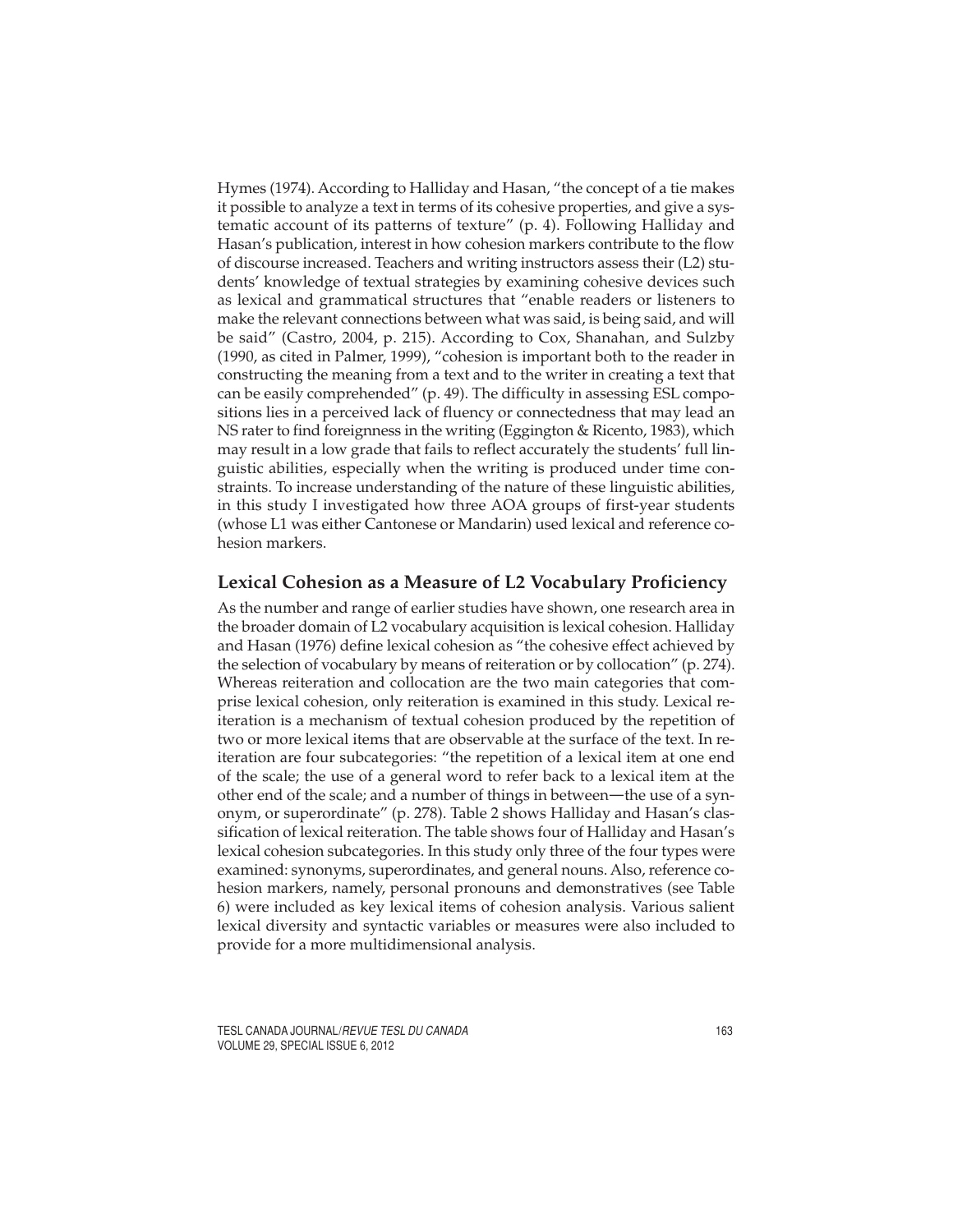| Categories of Lexical Cohesion<br>(Halliday & Hasan, 1976) |             |                                                                                 |  |
|------------------------------------------------------------|-------------|---------------------------------------------------------------------------------|--|
| Category                                                   | Subcategory | Sub-subcategory                                                                 |  |
| <b>Lexical Cohesion</b>                                    | Synonymy    | Repetition;<br>Synonym / Near-synonym;<br>Superordinate;<br><b>General Word</b> |  |
|                                                            | Collocation |                                                                                 |  |

| Table 2                                          |  |
|--------------------------------------------------|--|
| Halliday and Hasan's Lexical Cohesion Categories |  |

Moreover, many studies indicate a positive effect of vocabulary on the quality of writing (Engber, 1995; Laufer, 1994; Lee, 2002). In the context of NNES university-level writing, Santos (1988, cited in Hinkel, 2004) found that lexical errors were considered the most serious in professors' evaluations of NNES students' writing, followed by problems with discourse and information organization and syntactic errors, with matters of content considered least important of all. Other studies show that lexical cohesion correlates with compositions scored holistically (Lieber, 1981; Meisuo, 2000; Witte & Faigley, 1981; Yang, 1989). These studies suggest that positive correlation results from knowledge of the appropriate use of vocabulary in addressing specific topics in specific genres to produce cohesive and coherent writing. Coherence is a complex and controversial phenomenon. According to Halliday and Hasan (1976), text cohesion leads to greater text coherence; however, they also maintain that neither of these two conditions is sufficient without the other, nor does one by necessity entail the other.

### **Research Design and Methodology**

This study combines the techniques of discourse analysis (DA) with a corpus linguistic approach to analyzing the written compositions of first-year university Chinese ELLs. Here discourse analysis refers to a descriptive linguistic approach that focuses on "language in actual use" (Kaplan & Grabe, 2002). In the context of this study, a learner corpus comprised the *language in use* or authentic data that were analyzed. The 90 student essays were digitized and saved in plain-text format; then each was put through a concordancer to determine the frequency of synonyms, superordinates, and general nouns. To determine whether three LOR groups of Chinese students employed lexical and referential cohesion markers differently and to what degree, the data were analyzed using both manual hand counts and concordancing methods,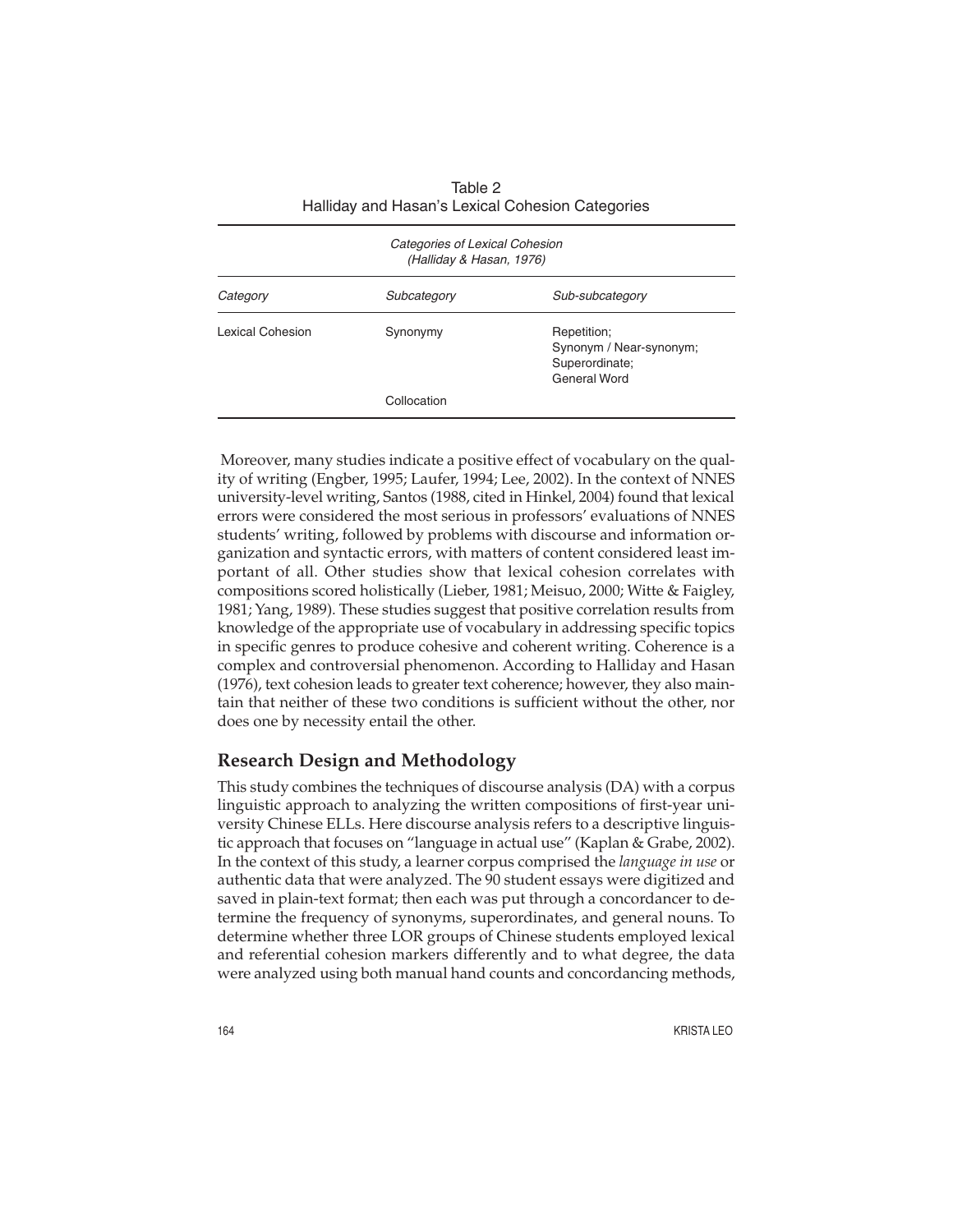namely, lexical profiling and key-word-search functions. The concordancer program was Cobb's *Compleat Lexical Tutor* or *LexTutor*, a publicly accessible Web site (http://www.lextutor.ca/) that offers a variety of tools for analyzing digitized texts. The application of these multiple methods ensured a rigorous and systematic approach in conducting a data-driven, mixed-methods study that involves quantitative and qualitative techniques. The first step in the quantitative analysis was to determine whether there were any statistically significant differences in the three AOA cohorts of Chinese student writers' use of synonyms, superordinates, and general/enumerative nouns. Frequency data were compared across the three groups of student writers. The same procedure was used for personal and demonstrative pronouns, the two reference cohesion markers selected for analysis. The second step entailed conducting a discriminant function analysis to determine which variables differentiated the essays that received a passing score from those that failed (for statistical analysis, the EWT scores were categorized as either a *pass* or a *no pass*.) Further statistical analysis was subsequently performed for the variable(s) found to have significant interaction with the EWT mean scores. For the objectives of this study, the students' writing proficiency levels are defined by and based on the holistic scores given by the instructors at the U of C's Effective Writing Centre, who graded the essays.

### **Research Questions**

The three broad research questions that guided this investigation were:

- 1. What salient features of cohesion are demonstrated in the academic writing samples of three cohorts of first-year university Chinese-background ELLs with varying lengths of residence in Canada?
- 2. What is the relationship between length of residence in Canada and these three cohorts of Chinese students' use of lexico-grammatical markers on a university-administered test in written English proficiency?
- 3. Is there a relationship between the use of these markers and scores on the writing test?

#### **The Student Writers and L1 of the Three Cohorts**

Tables 3 and 4 show the three cohorts' average LOR and L1. In compiling the corpus for this study, I decided that 30 papers for each sub-corpus was a necessary sample size to establish representativeness and generalization. Ensuring the same number of each sub-corpus provides for a well-balanced sample. In addition, statisticians have found that it takes a sample size of about 30 to test the assumption that the variances of each group are homogeneous (Salkind, 2004).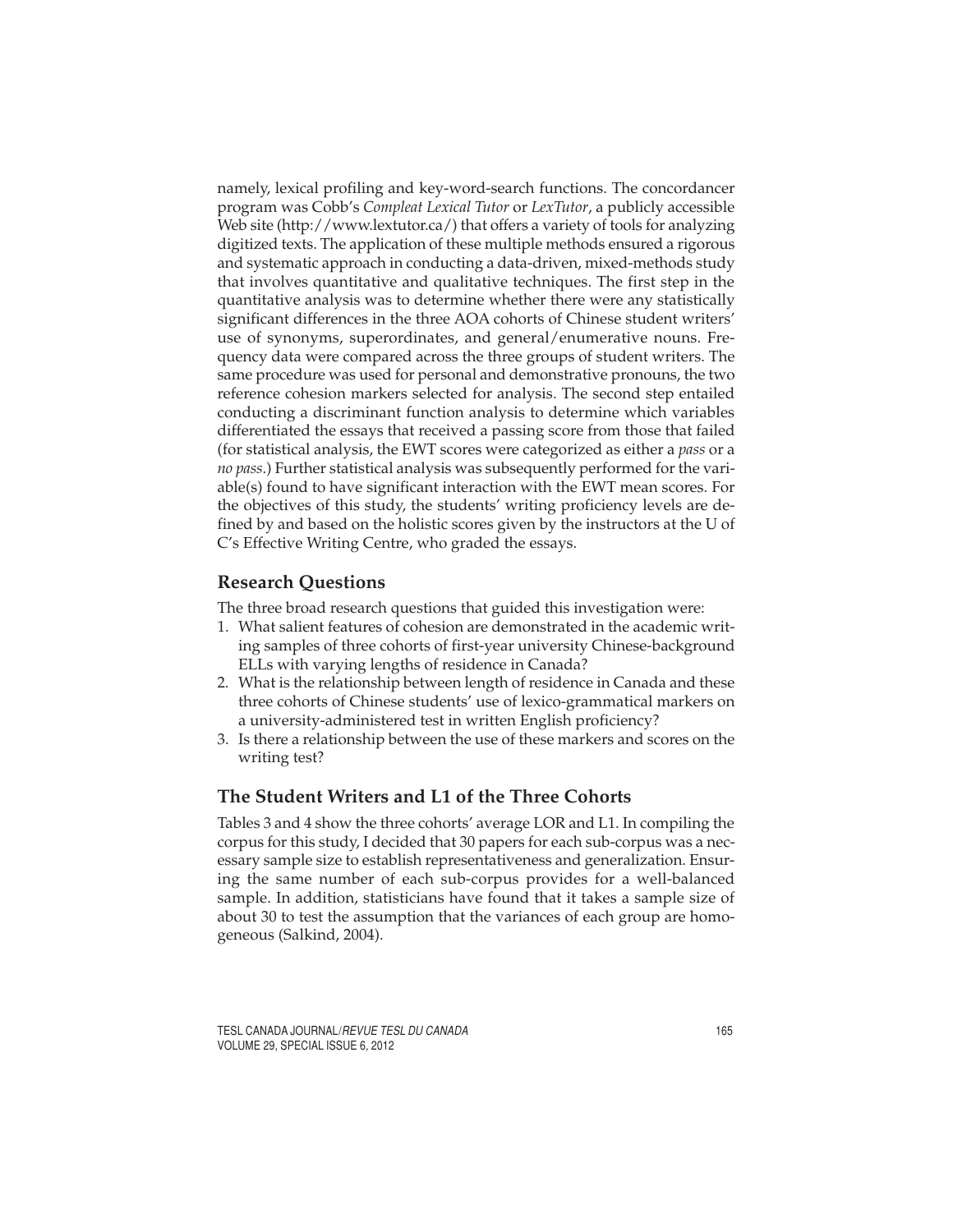| Student Group /<br>Cohort | Total # of<br>students / cohort | LOR in<br>$#$ of yrs.) | Average LOR<br>$#$ of yrs.) |
|---------------------------|---------------------------------|------------------------|-----------------------------|
| CBC (G 1.5)               | 30                              | 16-19                  | 17.5                        |
| Early AOAs                | 30                              | $6 - 13$               | 9.4                         |
| Late AOAs                 | 30                              | 1-5                    | 3.1                         |

Table 3 Average LOR of the Three Student-Writer Cohorts

Table 4 L1 of the Three LOR Cohorts

| Student-Writers' L1 | CBC G 1.5 | Early AOA | Late AOA |
|---------------------|-----------|-----------|----------|
| Chinese (Mandarin)  | 18        | 22        | 27       |
| Cantonese           | 12        | 8         |          |

Table 5 shows the relevant statistics for each sub-corpus.

| Table 5                      |  |  |  |  |
|------------------------------|--|--|--|--|
| Corpus Data by LOR in Canada |  |  |  |  |

| Corpus Data                                                | G 1.5<br>16-19 yrs. LOR | Early Arrivals:<br>6-13 yrs. LOR | Late Arrivals:<br>1-5 yrs. LOR |
|------------------------------------------------------------|-------------------------|----------------------------------|--------------------------------|
| # of Essays                                                | 30                      | 30                               | 30                             |
| Total # of Tokens<br>(running words) in<br>each sub-corpus | 17,230                  | 17,102                           | 14,936                         |
| Avg. # of Tokens<br>per essay                              | 574                     | 570                              | 498                            |

## **Results and Discussion**

As Kaplan (1988) states, "text is a complex multidimensional structure, and … the dimensions involved include at least syntactic, semantic, and discoursal features" (p. 279). In the light of this view that text is a multidimensional construct, a variety of text analysis variables are included to understand how Chinese-background students apply lexical and reference cohesion devices in their EWT compositions. To this end, the quantitative analysis of this study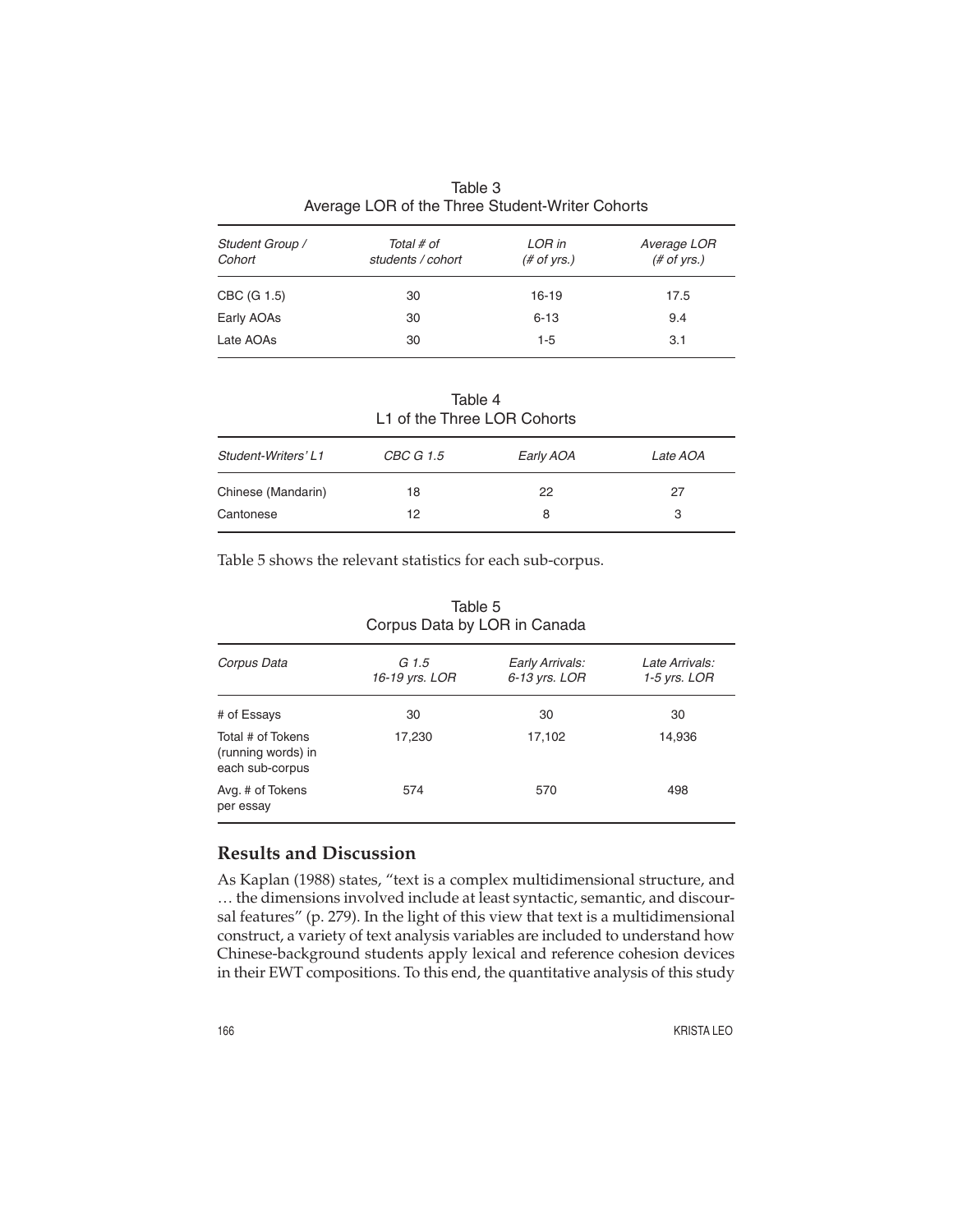was based on a similar categorization scheme of prevalent L2 text features established by researchers (Biber, 1995; Grant & Ginther, 2000). As shown in Table 6, a total of 13 text features/variables were identified, counted, categorized, and analyzed.

A discriminant function analysis was performed to ascertain how well these 12 variables distinguished the Marginally Satisfactory essays from those that were Unsatisfactory. Results showed that synonymy and percentage of content words were the top two predictors of a passing (Marginally Satisfactory) score of 3 on the EWT. For statistical analysis, the 90 essays were sorted into two groups based on the holistic EWT score, coded as either a pass (*n*=24) or no pass (*n*=66). Results from the discriminant analysis demonstrated that the 12 text variables distinguished the pass and no-pass essays

Table 6 Text Features Counted by Hand and Tagged by Concordancer(s)

*Text Features/Variables*

- 1. Lexical Cohesion Discourse Markers
	- a. Synonyms
	- b. Hyponyms
	- c. Enumerative Nouns

2. Reference Cohesion Markers

- a. % of Personal Pronouns (First, Second, and Third-person)
- b. % of Demonstratives (*This, That*, <sup>1</sup> *These, Those*)
- 3. Lexical Diversity Measures
	- a. Type-token Ratio
	- b. % of Function Words
	- c. % of Content Words
	- d. % of K1 Words
	- e. % of AWL Words
- 4. Text / Syntactic Variables
	- a. Essay Length (or 'scribal fluency' measure)
	- b. Total number of sentences
	- c. Average number of words per sentence<sup>2</sup>

<sup>1</sup> The concordancer tagging of That was carefully checked by hand in order to eliminate the inclusion of the demonstrative pronoun used as a subordinator, relative pronoun, or complement.

<sup>2</sup> This syntactic variable was excluded from the discriminant analysis. The assumption of normality was not met; and because 5 extreme/outlier cases were removed to obtain a normal distribution, this variable was deemed unreliable.

TESL CANADA JOURNAL/*REVUE TESL DU CANADA* 167 VOLUME 29, SPECIAL ISSUE 6, 2012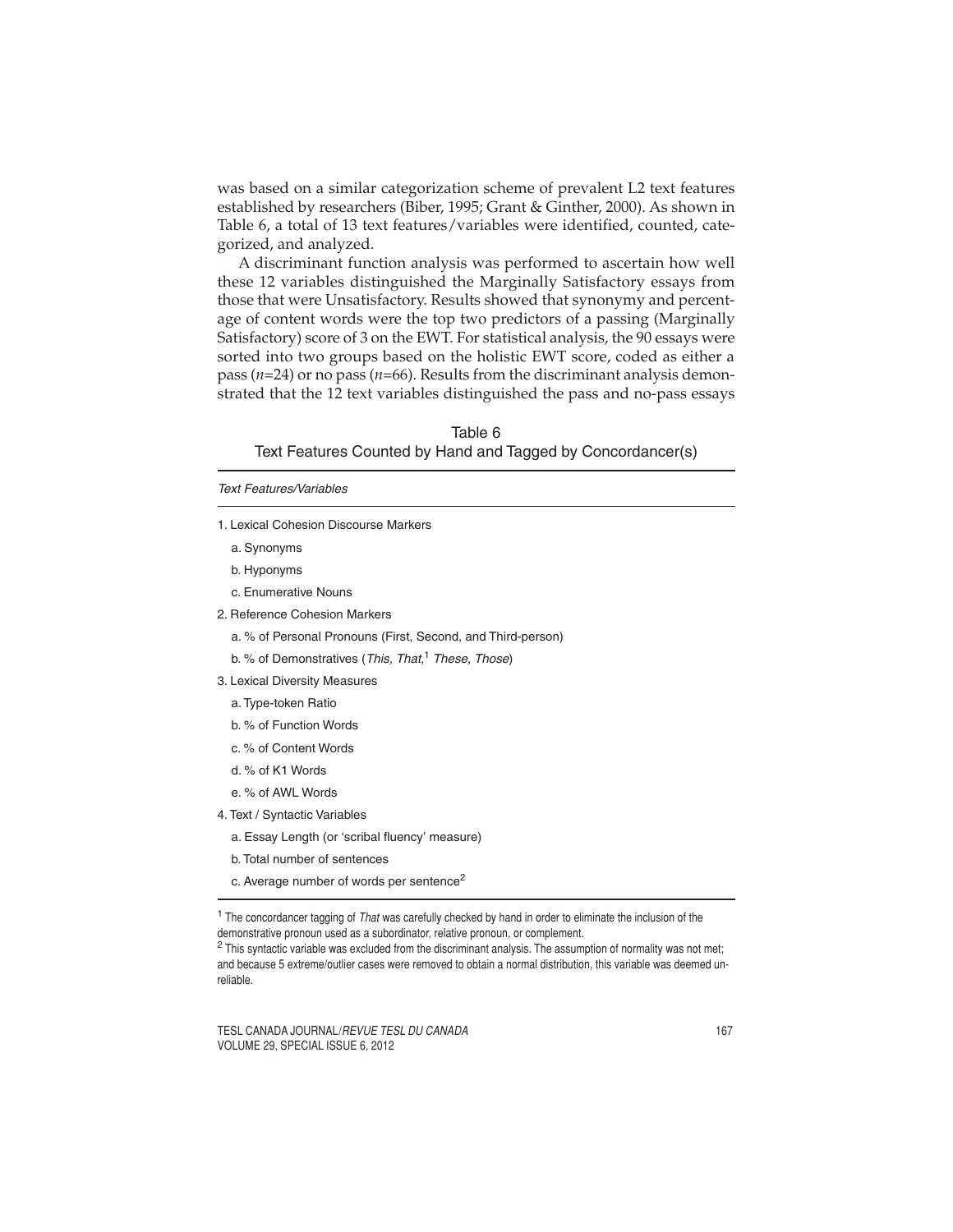with 78% accuracy. The IBM SPSS Statistics 19 discriminant function analysis used in this study reports the results of multiple *F* tests (Wilks' lambdas), one for each predictor variable. However, these *F* tests should not be confused with normal *F* tests associated with ANOVA procedures. Moreover, the results indicate that two of the 12 text variables―synonyms and content words―show significant differences between the pass and no-pass essays. In other words, synonyms and content words seemed to be the differentiating variables that distinguished the EWT essays that received a satisfactory score of 3 (Marginally Satisfactory) and those that were graded as 2 (Marginally Unsatisfactory), or 1 (Unsatisfactory). The means and standard deviations of the 12 variables are presented in Table 7.

Because synonymy and content words were the two differentiating variables of a pass score of 3 on the EWT, an ANOVA was run to further test for statistically significant differences between the means of these two variables in distinguishing the pass (*n*=24) from no-pass (*n*=66) essays. Table 8 shows the ANOVA results.

|                          |        | Group 1 |        | Group <sub>2</sub> |        | Group 3 |
|--------------------------|--------|---------|--------|--------------------|--------|---------|
| Variable                 | M      | SD      | M      | SD                 | M      | SD      |
| Synonyms                 | 7.17   | 3.68    | 6.33   | 5.09               | 4.00   | 2.56    |
| <b>Hypernyms</b>         | 6.00   | 3.67    | 6.30   | 3.11               | 4.90   | 2.14    |
| <b>Enumerative Nouns</b> | 4.70   | 4.18    | 2.30   | 1.77               | 2.27   | 2.30    |
| <b>Personal Pronouns</b> | 34.90  | 22.23   | 34.33  | 22.10              | 34.33  | 18.74   |
| Demonstratives           | 7.53   | 4.75    | 8.07   | 4.77               | 5.30   | 2.98    |
| Type-Token Ratio         | 0.40   | 0.48    | 0.40   | 0.05               | 0.42   | 0.05    |
| <b>Function Words</b>    | 48.13  | 4.39    | 49.08  | 4.57               | 48.03  | 4.23    |
| <b>Content Words</b>     | 33.32  | 4.09    | 35.21  | 4.32               | 36.14  | 4.73    |
| K <sub>1</sub> Words     | 81.48  | 5.16    | 84.29  | 3.82               | 84.21  | 4.60    |
| AWL                      | 6.58   | 2.62    | 5.34   | 2.52               | 5.45   | 2.86    |
| Essay Length             | 574.33 | 135.82  | 570.07 | 159.42             | 497.87 | 116.96  |
| Number of<br>Sentences   | 29.07  | 6.491   | 26.97  | 5.16               | 29.27  | 11.06   |

Table 7 Means and Standard Deviations of the Twelve Text Variables Analyzed

Note. Group 1= CBC G 1.5, Group 2 = Early Arrivals, Group 3 = Late Arrivals.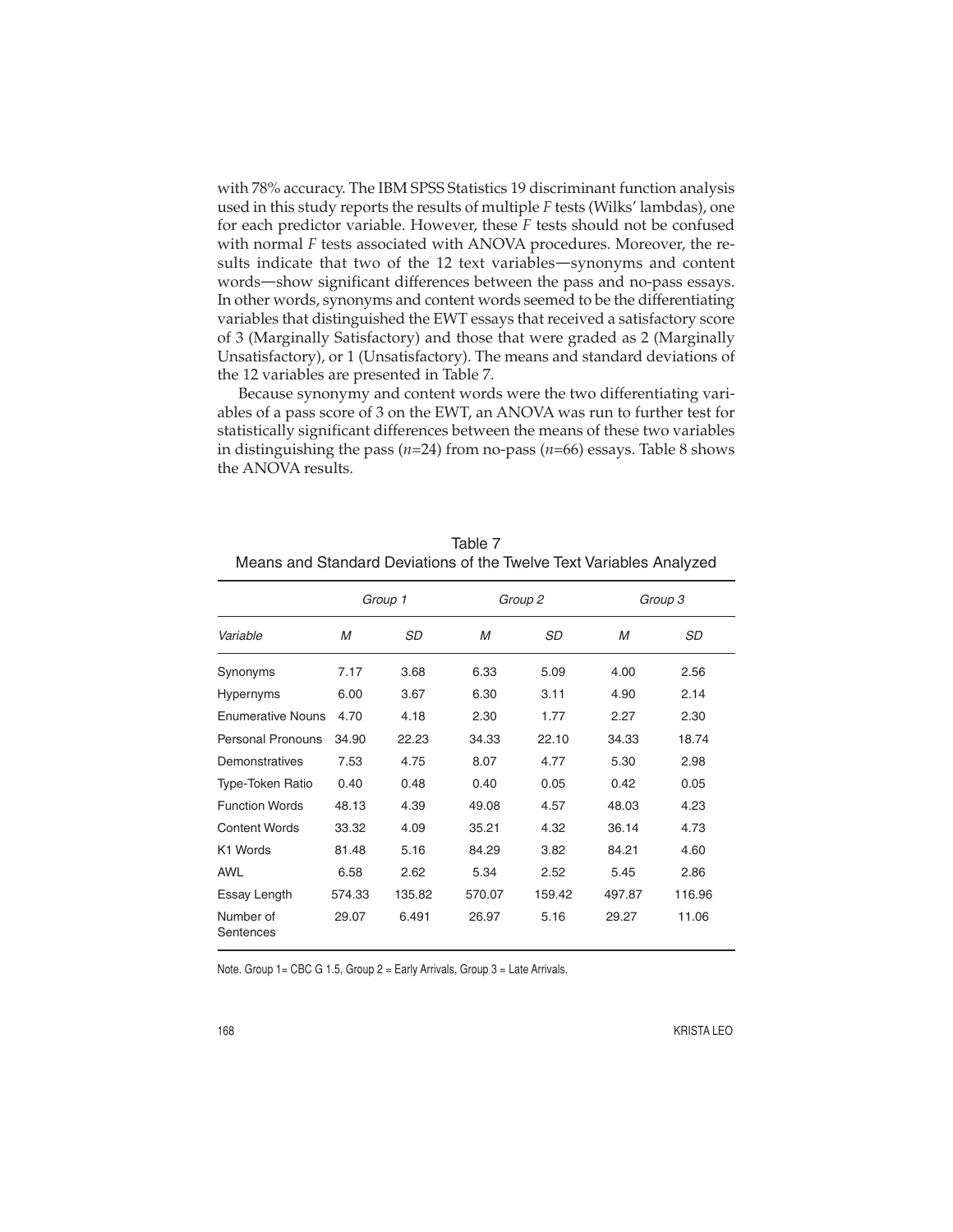| Source<br>Dependent Variables: | F      | df   | P    |
|--------------------------------|--------|------|------|
| EWT scores (Pass Essays)       |        |      |      |
| Overall Effect:                | 10.927 | 2,87 | .000 |
| Synonyms                       | 15.614 | 1,88 | .000 |
| <b>Content Words</b>           | 9.305  | 1,88 | .003 |

Table 8 Results of ANOVA for Synonyms and Content Words

*p*<0.05.

The ANOVA results reported in Table 8 reveal a statistically significant difference (*p*=0.00) in the synonym means for the pass essays (*M*=8.46, *SD*=4.19) and no-pass essays (*M*=4.88, *SD*=3.65). The synonym means for the 24 pass essays is almost double that of the 66 no-pass essays.

### **Synthesis of Statistical Findings**

The statistical findings presented above suggest that the Generation 1.5 writers are a unique group of L2 writers whose productive knowledge of lexical cohesion devices, especially use of synonymy, warrants further investigation. As Liu (2000) points out, whereas content lexical ties such as repetition, superordinates/hypernymy, and synonymy are all essential elements in the teaching of text cohesion, synonymy is an underemphasized cohesive device when compared with explicit functional connectives on which some composition textbooks focus in her study comparing the academic writing abilities of traditional ESL students with those of college-level Generation 1.5 writers. Connerty (2009) concludes that the Generation 1.5 students may be "in a kind of developmental limbo where they struggle with mastering elements of language and discourse" (p. 111). The statistical results suggest that a closer look at Generation 1.5 learners' use of various lexical cohesion devices may reveal interesting findings about this profile of L2 students' discourse-producing strategies. In the final section of this study, a close textual analysis of a case study Generation 1.5 essay (Figure 1) reveals patterns relating to how a CBC Generation 1.5 student-writer establishes a cohesive and coherent essay using well-chosen lexical items and synonymous references.

The writing prompt to which the student-writer responded is shown verbatim as follows; hereafter referred to as the *bully prompt*.

Incidents of bullying and other types of violence seem to be on the rise in schools. What factors do you think contribute to this problem? (Appendix A).

TESL CANADA JOURNAL/REVUE TESL DU CANADA 169 VOLUME 29, SPECIAL ISSUE 6, 2012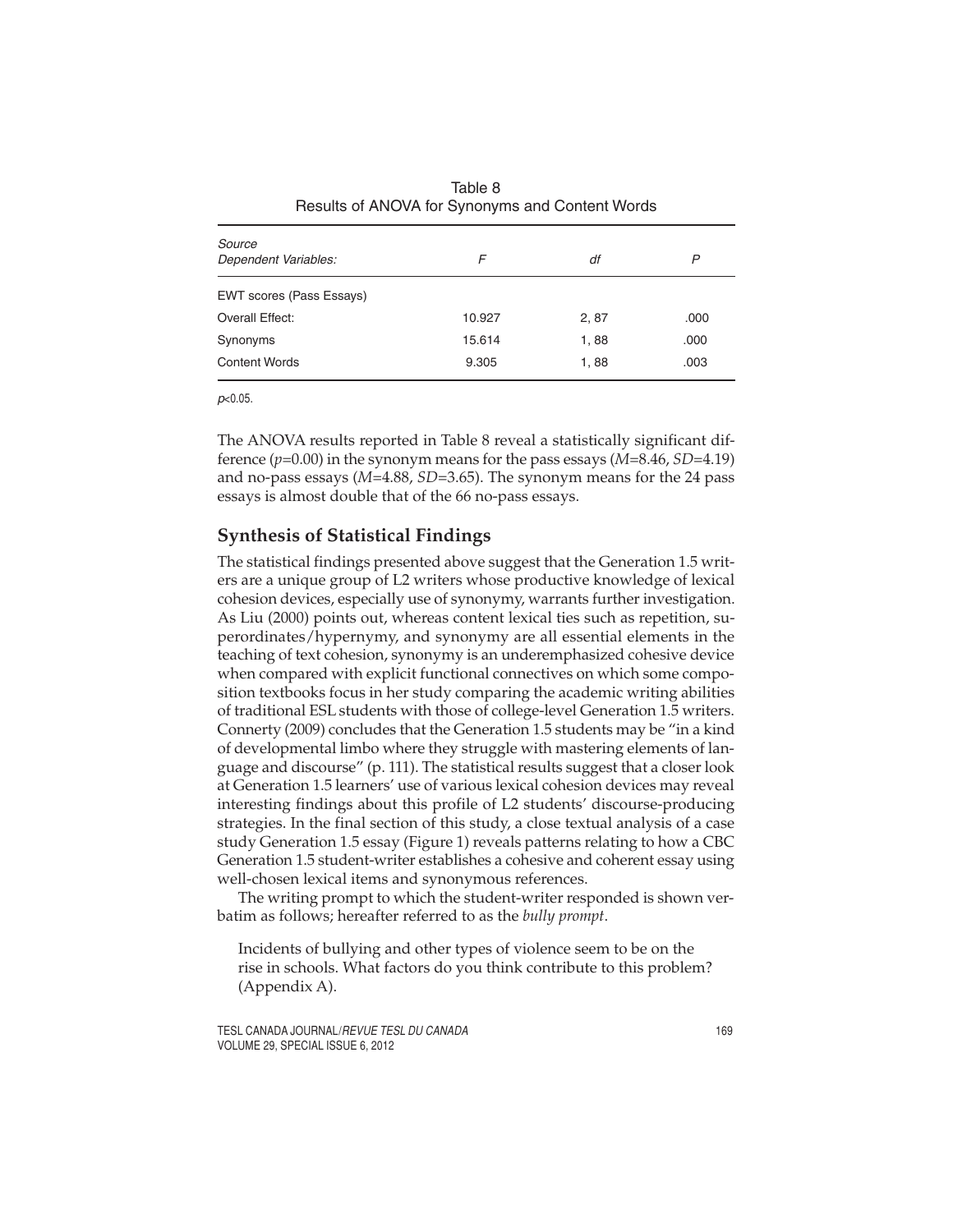[1] (1) Bullying is the act of intimidating or harming other individuals for one's selfish gain of popularity, approval and / or self-confidence. (2) These acts of violence can escalate from school yard bullying to high school shootings. (3) Violence is increasing in schools, and are often the reactions of troubled individuals. (4) For instance, children who were victims of violence may victimize other individuals as a means of communicating their pain. (5) Acts of violence may also stem from peer pressure or depression, as over powering weaker individuals provide bullies with a sense of confidence and popularity. (6) As well, bullies may be taught to act in this manner, which results in individuals with violent behaviors. (7) In order to reduce the growing rate of violence in schools, these factors and problems need to be resolved and eliminated to achieve peace.

[2] (8) School is a place of learning, friendly interaction and a safe haven for individuals. (9) However, violence is often introduced to schools due to children experiencing domestic violence. (10) Children whom are victimized at home would feel weak and insignificant. (11) As a result, these victims would bully other individuals to gain confidence or as a means of expressing their pain. (12) Being feared by their peers would provide them with a sense of power and control in the school yard, which hides their pain and weakness. (13) This problem can be corrected by having parents not release their anger and frustration by bullying their children. (14) Rather, parents should be role models and encourage good behavior. (15) Reducing this factor from home would reduce the number of violent acts in schools, and destroy the cycle of violence. (16) However, bullies are not always victims of violent crimes, but violent characteristics may develop from exterior stresses. (17) Individuals need an outlet to release their frustration or depression. (18) Some of these individuals might turn to violence to express their feelings. (19) For example, the incident of the Virginia Tech shooting was the result of a troubled individual. (20) School related stresses and depression may have caused the young individual to act in this manner. (21) He expressed his frustration by means of hurting others and eventually ended his own life to terminate his pain. (22) Little was known about this character, so pressure to be accepted by his peers and society could have contributed to his actions. (23) Therefore, exterior stresses and pressures can cause an increase of violence in school when they are not properly resolved.

[3] (24) Besides exterior motives, bullying and violence can stem from individuals who were taught to act in this manner. (25) Children soldiers are an example of these horrific teachings. (26) These children were taught to kill threats rather than use peaceful negotiation to solve con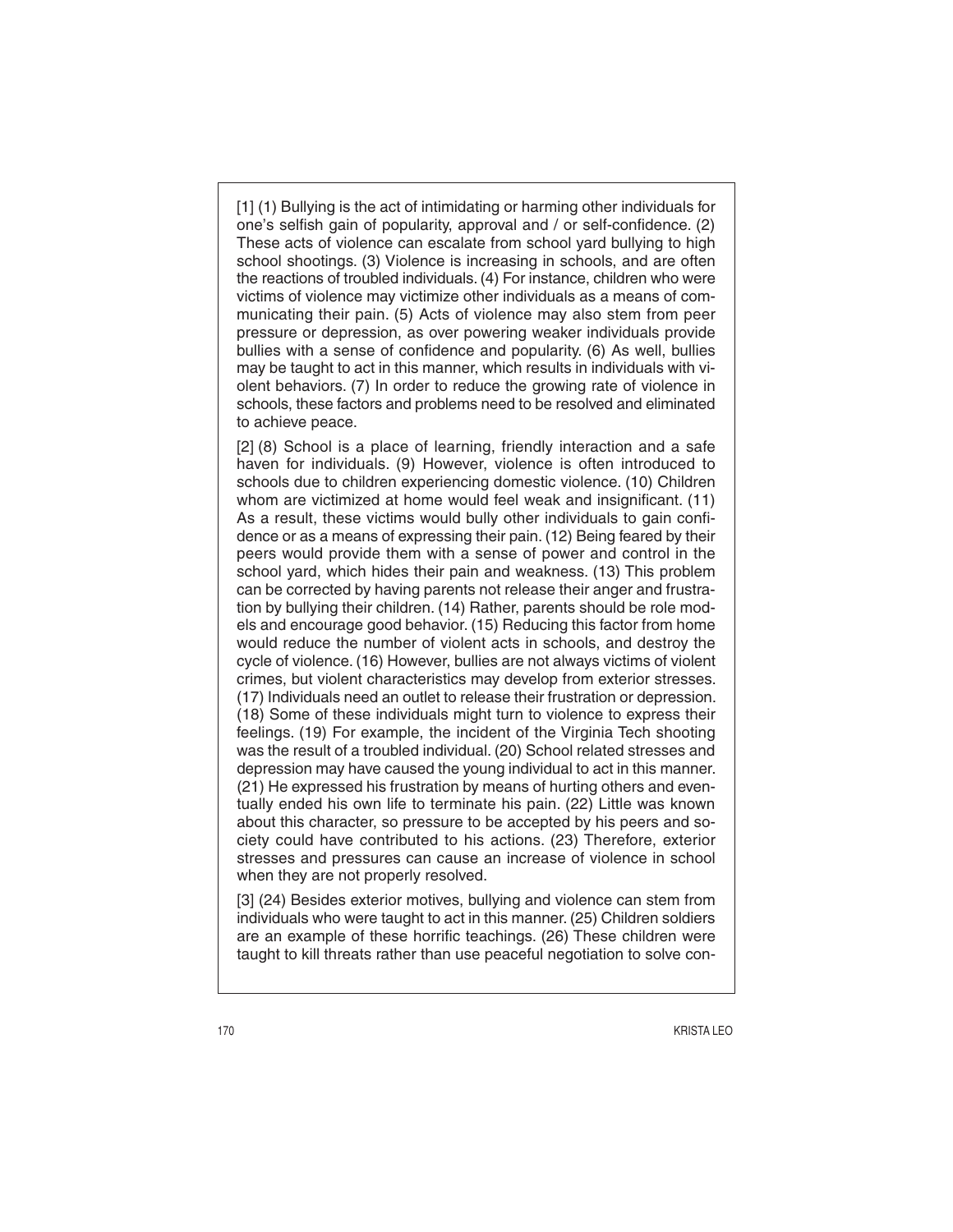flicts. (27) Children soldiers spread these violent teachings to classmates and friends, as they believe they are being good citizens of society. (28) Individuals with a similar mindset may perform these acts of violence to relieve their boredom. (29) These bullies need to be corrected of their judgment or require other activities to occupy their time and reduce violent behaviour.

[4] (30) Bullying and violence benefits neither the bullies nor the victims. (31) However, violence is increasing in schools due to factors stemming from bullies themselves. (32) For instance, victims bully others to achieve self esteem, but are also continuing the cycle of violence to other individuals. (33) Personal problems like school stress and peer pressure can cause individuals to lash out at others. (34) As well, wrongful teachings impair personal values and judgment. (35) While others require a means of reducing their boredom, which may lead to bullying. (36) In the end, these factors need to be reduced or eliminated to decrease the level of violence in schools and society. (37) As world peace is achieved with small steps at home.

#### *Figure 1. Case study essay A.*

The EWT instructions sheet states the following.

No question requires special knowledge. None has a right answer, though your response must be directed to the question. Support your views and opinions by drawing on your personal experience, reading, prior coursework, or any other appropriate resources (see Appendix A).

This set of instructions about the nature of the writing task is important to note because it specifically provides the student writers with what appears to be a preferred rhetorical approach as to how the EWT essay question might be answered.

### *A Look at Semantic Coherence in Case Study Essay A*

To frame discussion about the cohesive/anaphoric features found in this case study Generation 1.5 essay, it is vital to note that the fundamental assumption about language use is that coherence is related to the reader's interpretation of linguistic messages and that for readers, the background assumptions made about the normality of the world spring from "a mass of below-conscious expectations" (Brown & Yule, 1983, p. 62). As noted above, coherence is a multifaceted area of investigation in both L1 and L2 discourse/composition studies, and it is often "considered an abstract, elusive and controver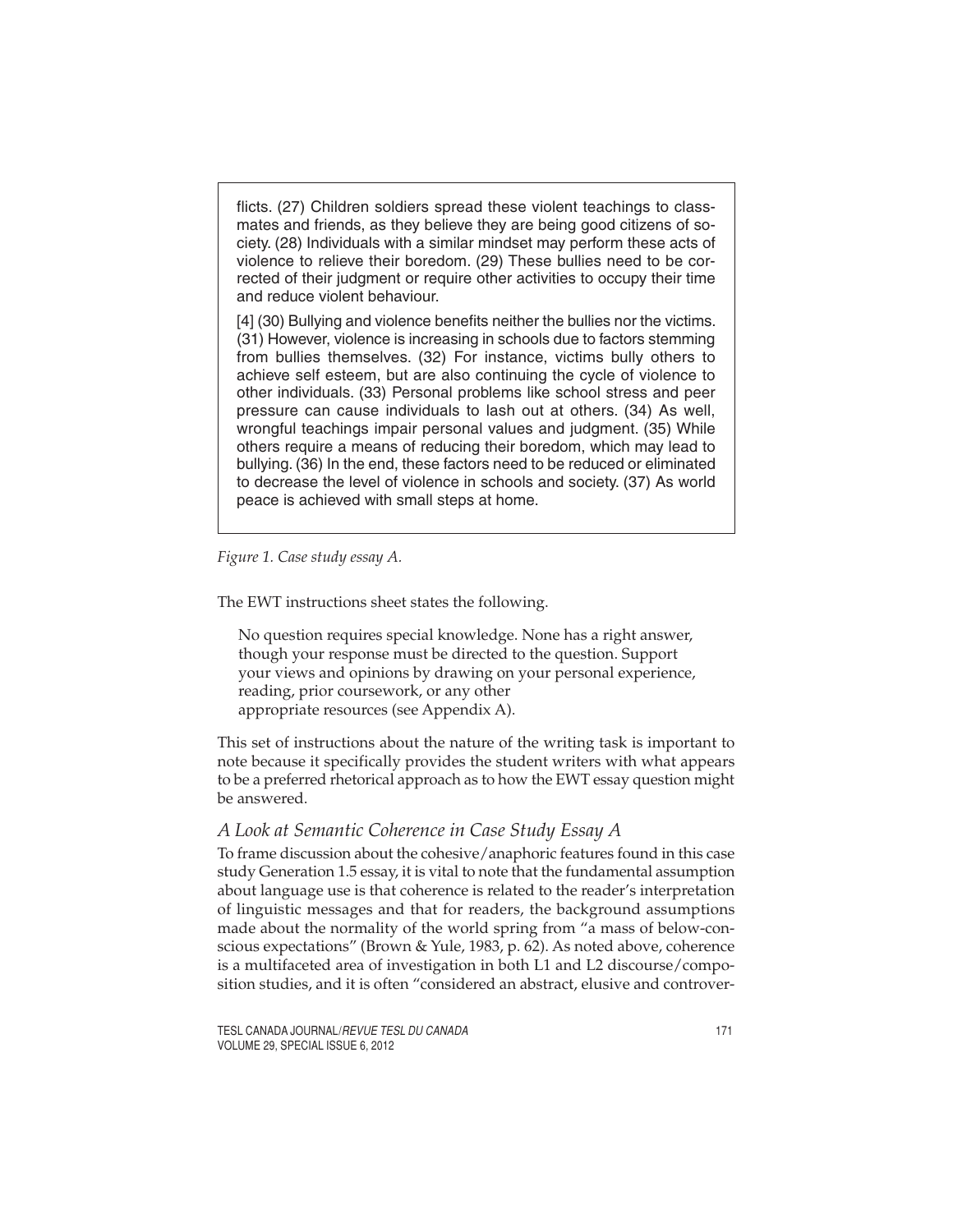sial concept that is difficult to teach and difficult to learn" (Connor & Johns, 1990, p. 1). For this reason, I include only one type of reader-based coherence in my analysis, Enkvist's (1990) definition of semantic coherence, explained below. According to Brown and Yule (1983), it is these expectations that influence understanding of what constitutes coherent discourse. Further, the reader-based view of coherence adopted for this analysis is that the presence of intersentential or overt cohesive links do not necessarily make a text hang together (Halliday & Hasan, 1976). Following Halliday and Hasan (1985), Parsons (1991), Lee (2002), and Louwerse (2004), the term cohesion is used to distinguish textual elements on which coherent texts are built and not to delineate a cause-effect relationship as critics of Halliday and Hasan's (1976) framework pointed out (Carrell, 1982; Steffensen, 1981; Tierney & Mosenthal, 1983). My textual analysis of case study essay A supports the view that cohesion is "an essential feature of a text judged to be coherent" (Parsons, p. 415). The key word is *judged* because it implicates the role of the reader in interpreting and deriving meaning from a written text. The role of the reader is fundamental to an analysis of coherence, especially in terms of defining what proficient or satisfactory writing entails or writing *perceived* to be proficient and judged satisfactory according to the EWT grading scheme.

In analyzing case study essay A, it is noteworthy that the first sentence indicates the student-writer's lexical range. The essay begins with a definition of bullying as "the act of intimidating or harming other individuals for one's selfish gain of popularity, approval and/or self-confidence." The words *intimidating* and *harming*, in addition to *popularity* and *approval*, set an impression of the student's lexical maturity and sense of overt cohesiveness resulting from the precise choice of lexical items. For example, the word *intimidating* (1) forms a cohesive tie with *overpowering* in sentence 5; and in sentence 4, the verb victimize suggests the student's knowledge/familiarity with how synonyms carry varying degrees or shades of meaning and nuances. Student A's use of *harming*, *intimidating*, *overpowering*, and *victimize* signal verb choices that form a lexical chain of semantic meaning to connote degrees of severity and define the student's belief about the motives for bullying. Similarly, the verb *escalate* (2) establishes a cohesive tie with *increasing* in sentence 3 and the reference to "growing rate of violence" in sentence 6. Other examples of anaphoric cohesive ties include the explicit reference to *children* as *victims of violence* (4), as in those *troubled individuals* (3) who turn out to be *bullies* (6) "taught to act in this manner" (6).

More cohesive ties emerge as the essay's argument develops through a series of synonymous inflections such as *acts of violence* (5), followed by the cataphoric reference to *violent behaviors* (6). Later the student explains that *exterior stresses* (16) may be the cause of *violent characteristics* (16), which is a salient anaphoric reference to the earlier mentions of *acts of violence* (5) and *violent behaviors* (6). In terms of lexical cohesion, it is evident that this essay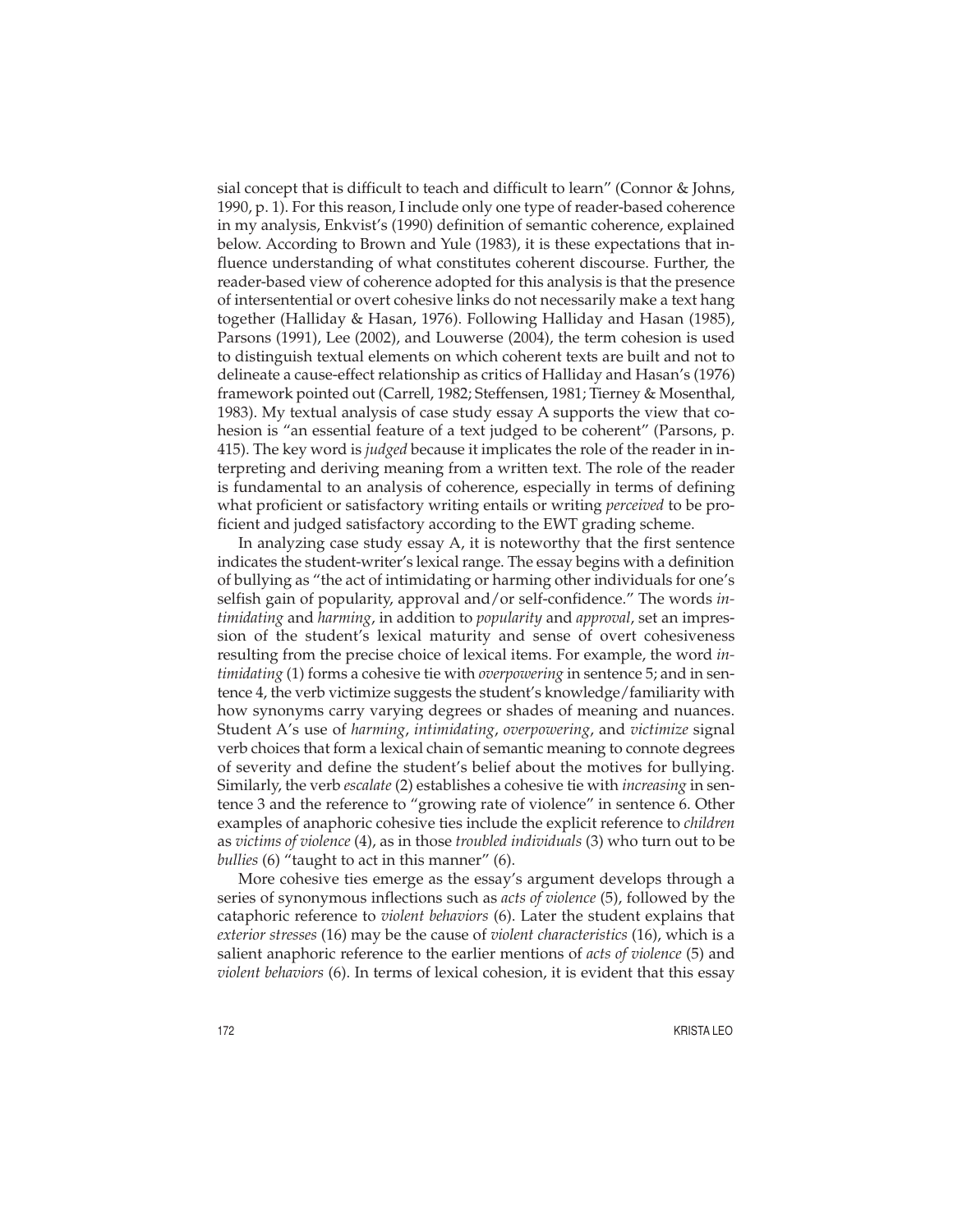features a variety of well-chosen words and phrases with similar semantic meanings and connotations. The reference to victims *communicating their pain* (4), *expressing their pain* (11), and *need[ing] an outlet to release their frustration or depression* (17) creates an overall sense of textual cohesion and provides semantic coherence. As a result, student A's lexical choices and configurations project a sophisticated level of productive vocabulary knowledge.

*Collocations as a Sign of Native-like Fluency in Case Study Essay A* In the passage shown below, student A uses a series of collocations (underlined) to reinforce the argument presented.

*(10) Children whom are victimized at home would feel weak and insignificant.(11) As a result, these victims would bully other individuals to gain confidence or as a means of expressing their pain.(12) Being feared by their peers would provide them with a sense of power and control in the school yard, which hides their pain and weakness.(13)This problem can be corrected by having parents not release their anger and frustration by bullying their children. (14) Rather, parents should be role models and encourage good behavior. (15) Reducing this factor from home would reduce the number of violent acts in schools, and destroy the cycle of violence*.

The presence of collocational phrases, such as *weak and insignificant*, *power and control*, *pain and weakness*, *anger and frustration*, and *cycle of violence* indicate signs of a mature 18-year-old ESL student-writer. The passage denotes almost native-like fluency with the student's use of a series of appropriately chosen collocational items and the metaphoric reference in sentence 15 to *destroy[ing]* that *cycle of violence*.

Although the singular demonstrative pronoun *this* is ambiguously and inaccurately used in sentences 13 and 14 to highlight more than one referential point at once, the student's ability to establish a consistent sense of textual cohesion through effective choice of lexical alternatives is noted. For example, the student states the need to *destroy the cycle of violence* (15), an anaphoric reference to the preceding assertion that *this problem can be corrected* (13). In providing further propositional support for his argument, student A uses the example of the *Virginia Tech* shooter being a t*roubled individual* who *ended his own life to terminate his pain* (21). The synonyms *ended* and *terminated* form a cohesive tie in the same sentence to indicate the student's productive knowledge of lexical substitutes and emphasize an argument/proposition.

### *A Look at How Generation 1.5 Essay A Hangs Together vis-à-vis Semantic Coherence*

A closer look at case study essay A reveals cohesive, semantic relations that establish a sense of logical continuity in the text. The reference to *exterior stresses* (23) forms a cohesive tie with the cataphoric reference to *exterior motives* (24)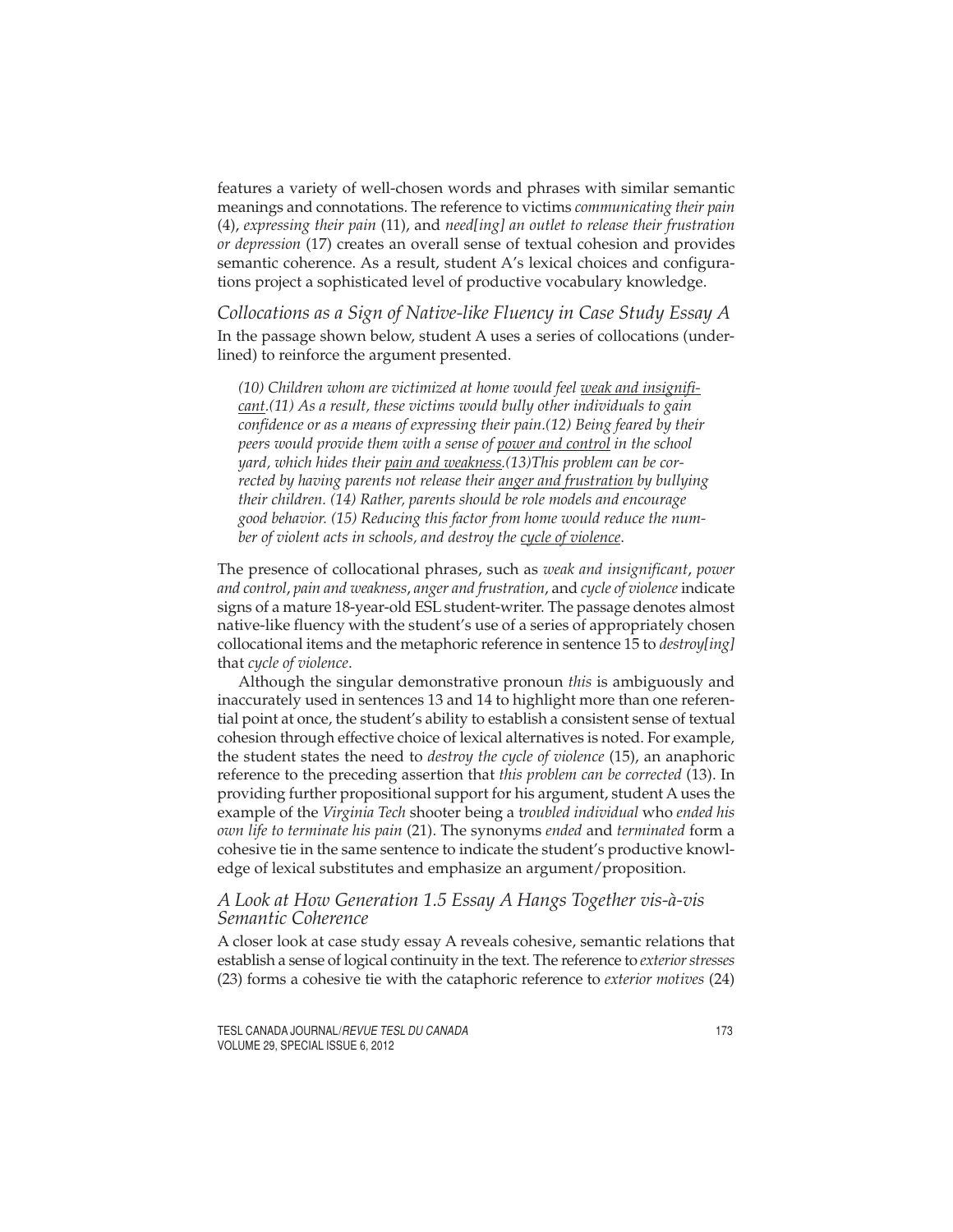in the opening sentence of paragraph 3. These cohesive ties have the overall effect of orienting the reader toward semantic coherence. I refer in particular to my own reader's sense of how this Generation 1.5 essay hangs together (Halliday & Hasan, 1976, p. 8) in a logical, interpretable way. According to Halliday and Hasan, this quality of hanging together has everything to do with the reader's impression of what makes a text coherent. In the final section of this qualitative analysis, I explore how case study essay A uses lexical cohesion, namely, synonymy, as an effective text-building device in constructing a coherent essay response.

Adapting Enkvist's (1990) definition of overall textual coherence to an analysis of essay A, I focus on the last two paragraphs of this Generation 1.5 essay to show how the student-writer uses overt lexical links and effective cohesive ties to build a "consistent world picture" (p. 14), one that is "summarizable and interpretable" in the reader's mind (p. 14). The extract below captures the first three sentences of paragraph 3.

*(24) Besides exterior motives, bullying and violence can stem from individuals who were taught to act in this manner. (25) Children soldiers are an example of these horrific teachings. (26) These children were taught to kill threats rather than use peaceful negotiation to solve conflicts. (27) Children soldiers spread these violent teachings to classmates and friends, as they believe they are being good citizens of society.*

The reference to these *horrific teachings* (25) refers cataphorically to *violent teachings* (27) two sentences later. *Horrific* and *violent* constitute a lexical tie. Further, *teachings* (25) refers to *taught* (24) in the previous sentence, forming another lexical tie. In the concluding paragraph of this essay, student A states the following: *As well, wrongful teachings impair personal values and judgment* (34). Although the use of lexical cohesion shown here in conjunction with repetition is not carried out, it is important to acknowledge that the studentwriter nonetheless establishes consistency or semantic coherence. The repeated references to *horrific teachings* (34), *violent teachings* (27), and *wrongful teachings* (34) suggest an attempt to incorporate a variety of lexical substitutes/synonyms to reinforce an argument that is interpretable as a consistent world picture woven with multiple cross-references that integrate other sentences in the essay.

In applying Enkvist's (1990) "consistent world picture" (p. 14) definition of coherence. I arrived at a meaningful and coherently summarizable reading of Generation 1.5 essay A, especially in interpreting and identifying with the student-writer's understanding of an issue that affects *society* (37). The student opens the issue of bullying by including knowledge of *Children soldiers* (25), those *troubled individual[s]* (3, 19) whom the student believes *were taught to kill threats rather than use peaceful negotiation to solve conflicts* (26). In analyzing the student's assertions, which range from a discussion of bullying on a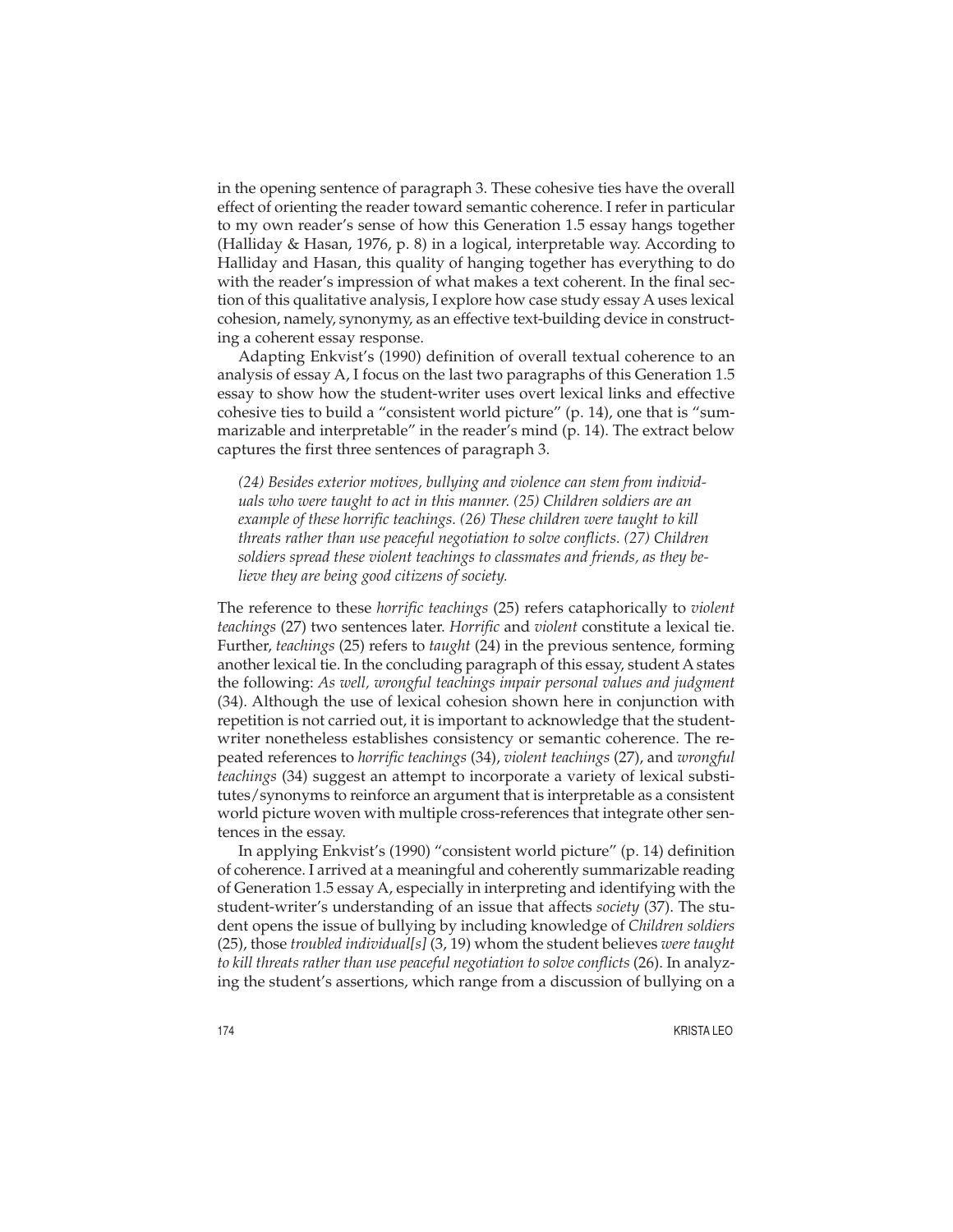local playground to an example of child soldiers in the world or society, it seems that student A demonstrates a reasonable understanding of how various societal factors contribute to the problem of bullying in schools (EWT bully prompt wording, verbatim; see Appendix A).

Further, through use of propositional or ideational content, the student demonstrates a mature and objectively analytical rhetorical approach to answering the bully prompt essay question *What factors do you think contribute to this problem?* In directly addressing *this problem*, the student begins the essay by explaining in paragraph 1 how the problem can *escalate from school yard bullying to high school shootings* (2) to the *Virginia Tech shooting* (incident resulting from the actions of) a *troubled individual* (19) to the *horrific* and *violent* case of *children soldiers* who were *taught to kill* (26). The assertion that child soldiers *spread these violent teachings to classmates and friends* (27) betrays a novice world knowledge and indicates a gap in knowledge about sociopolitical forces, factors, and complexities that underlie the indoctrination of child soldiers in Africa. Still, the example of children soldiers creates a coherent frame of reference because of its semantic coherence instantiated through the appropriate and effective synonymous references, such as *horrific* and *violent teachings* (27) as well as *violent behaviour* (29), which *impair personal values and judgment* (34).

In the concluding paragraph of the essay, the student ends by stating, *world peace is achieved with small steps at home* (37). This final sentence reinforces a semantic/ideational coherence, a consistent world picture, because the references to world peace and home reiterate and reinforce student A's argument that bullying and the ensuing violence begin locally and escalate globally.

As for the rhetorical approach to answering the EWT question, student A avoided the use of the first-person pronoun *I*. Thus Essay A demonstrates a depersonalized rhetorical approach that indicates the student-writer's awareness of certain academic writing conventions such as the expectation for the writer to maintain a distanced, objective, and impersonal stance, a rhetorical feature that characterizes expository or argumentation essays in the North American academic discourse community (Connerty, 2009; Hinkel, 2002). This finding suggests that an exploration of NNES student-writers' awareness of audience is yet another area of investigation, using methods of discourse analysis, that could provide understanding of discoursal tendencies/productive knowledge of Generation 1.5 writers. In summarizing the insights gained from this qualitative analysis, a close textual analysis of the lexical choices and use of synonymy shown in a case study essay reveal patterns indicative of the student's ability to create an interpretable and summarizable body of semantic coherence.

### *Ongoing Implications for Future Research and ESL Teaching*

The findings and insights presented in this research study contribute to the developing literature on Canadian-born Generation 1.5 ELLs. Through com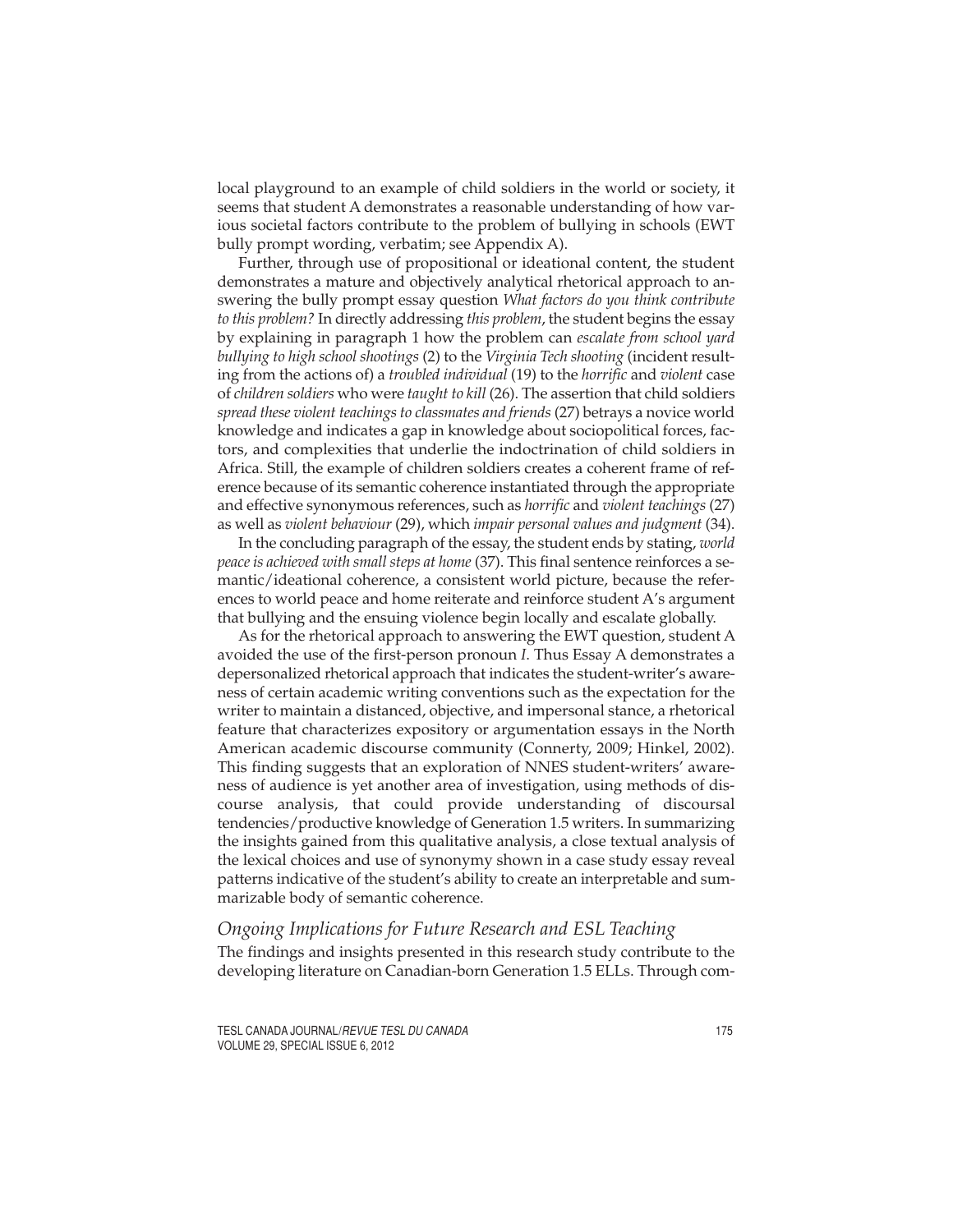piling, comparing, and analyzing 13 salient textual features of three LOR groups of Chinese-background students' writing samples and a case study of one CBC Generation 1.5 student's essay, it is shown that an extended LOR affects how some Canadian-born Chinese ESL students use discourse-production strategies in their academic writing. Although circumstantial factors such as student-background variables were excluded, this study concurs in findings of other researchers on Generation 1.5 students and suggests that the academic writing needs of long-term Canadian-born ELLs are distinct from those of traditional ESL or foreign-born students.

In summary, versatile, open-minded, empathetic, and explicit teaching is required to address fully the English-language-learning needs of Generation 1.5 students if ESL teachers are to facilitate the learning of competent ELLs as they make strides to gain entry and membership into the North American academic discourse community. This research represents a step in expanding the understanding of Generation 1.5 learners and investing in the teaching of these multiliterate university-bound students.

#### *The Author*

Krista Leo was born in Calgary, Alberta. She has worked extensively with Generation 1.5 students of Chinese background as well as international ESL learners. Her research interests include ESL writing pedagogy and discourse analysis. She received her master's TESL degree from the University of Calgary in 2011.

#### *References*

- Benesch, S. (2001). *Critical English for academic purposes: Theory, politics, and practice.* Mahwah, NJ: Erlbaum.
- Biber, D. (1995). *Dimensions of register variation: A cross-linguistic comparison.* Cambridge, UK: Cambridge University Press.
- Boyd, M. (2002). Educational attainments of immigrant offspring: Success or segmented assimilation? *International Migration Review, 36*, 1037-1060.

Brown, G., & Yule, G. (1983). *Discourse analysis.* Cambridge, UK: Cambridge University Press. Canale, M., & Swain, M. (1980). Theoretical bases of communicative approaches to second

language teaching and testing. *Applied Linguistics, 1*, 1-47.

Carrell, P.L. (1982). Cohesion is not coherence. *TESOL Quarterly, 16*, 479-488.

Castro, C.D. (2004). Cohesion and the social construction of meaning in the essays of Filipino college students writing in L2 English. *Asia Pacific Education Review, 5*(2), 215-225.

Connerty, M.C. (2009). *Variation in academic writing among Generation 1.5 learners, native English-speaking learners and ESL learners: The discoursal self of G1.5 student writers*. Unpublished doctoral dissertation, University of Birmingham, UK.

Connor, U., & Johns, A.M. (Eds.). (1990). *Coherence in writing: Research and pedagogical perspectives.* Alexandria, VA: TESOL.

Douglas, S.R. (2010). *Non-native English speaking students at university: Lexical richness and academic success.* Unpublished doctoral dissertation, University of Calgary.

EFWR. (2003). *The assessors' guide for the effective writing test.* Calgary, AB: University of Calgary, Effective Writing Programme.

Eggington, W., & Ricento, T. (1983). Discourse analysis as a pedagogical tool. *CATESOL Occasional Papers, 9*, 74–85.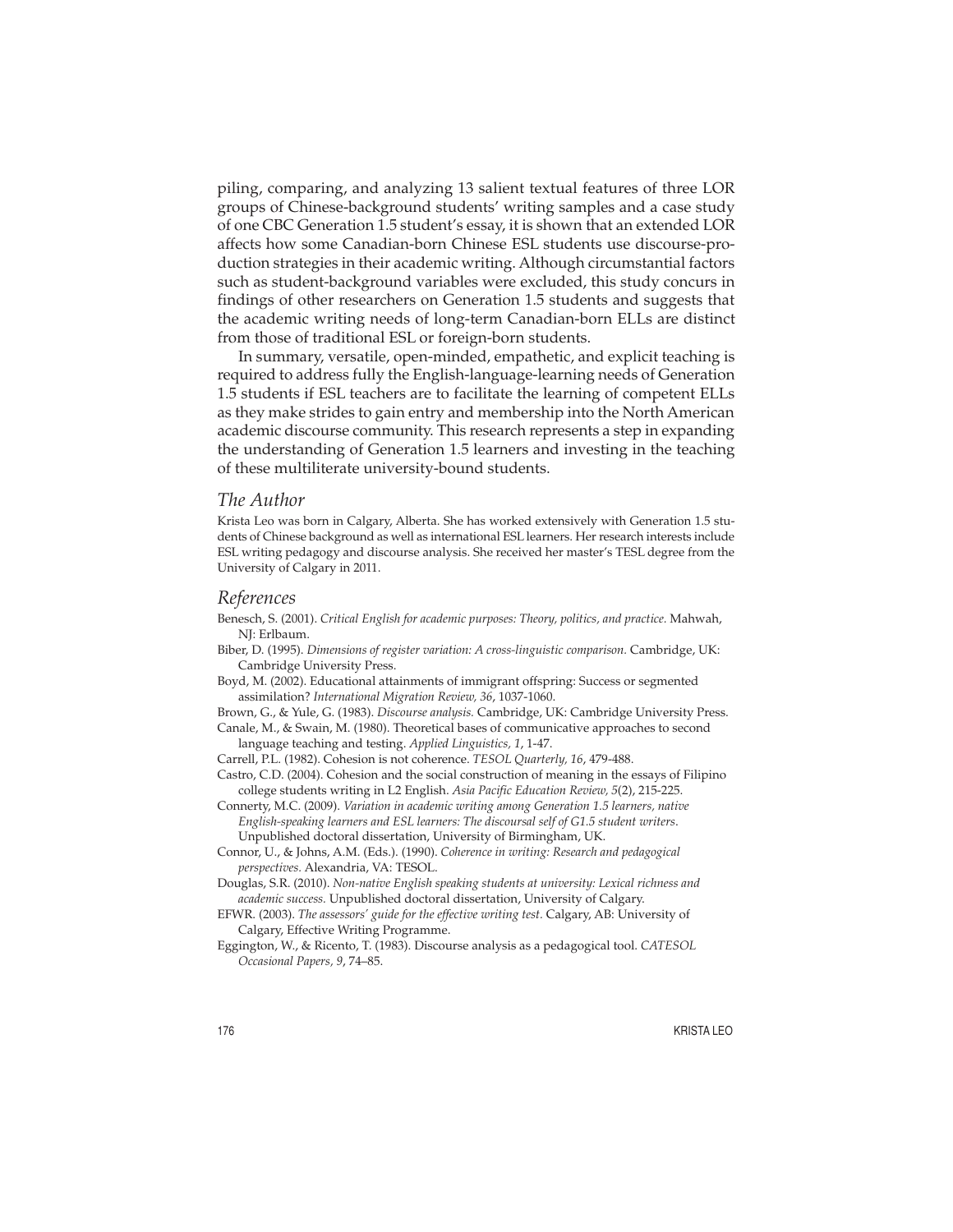- Engber, C.A. (1995). The relationship of lexical proficiency to the quality of ESL compositions. *Journal of Second Language Writing, 4*, 139–155.
- Enkvist, N.E. (1990). Seven problems in the study of coherence and interpretability. In U. Connor & A.M. Johns (Eds.), *Coherence in writing: Research and pedagogical perspectives* (pp. 9-28). Alexandria, VA: Teachers of English to Speakers of Other Languages.
- Grant, L., & Ginther, A. (2000). Using computer-tagged linguistic features to describe L2 writing differences. *Journal of Second Language Writing, 9*, 123–145.
- Halliday, M.A.K., & Hasan, R. (1976). Cohesion in English. London: Longman.
- Halliday, M.A.K., & Hasan, R. (1985). *Language, context, and text: Aspects of language in a socialsemiotic perspective.* Geelong, VIC: Deakin University.
- Harklau, L., Losey, K.M., & Siegal, M. (Eds.). (1999). *Generation 1.5 meets college composition: Issues in the teaching of writing to U.S.-educated learners of ESL*. Mahwah, NJ: Erlbaum.
- Hinkel, E. (2002). *Second language writers' text: Linguistic and rhetorical features.* Mahwah, NJ: Erlbaum.
- Hinkel, E. (2004). *Teaching academic ESL writing: Practical techniques in vocabulary and grammar.* Mahwah, NJ: Erlbaum.
- Hymes, D. (1974). *Foundations in sociolinguistics: An ethnographic approach*. Philadelphia, PA: University of Pennsylvania Press.
- Kaplan, R.B. (1988). Contrastive rhetoric and second language learning: Notes towards a theory of contrastive rhetoric. In A. Purves (Ed.), *Writing across languages and cultures: Issues in contrastive rhetoric* (pp. 275-303). Newbury Park, CA: Sage.
- Kaplan, R., & Grabe, W. (2002). A modern history of written discourse analysis. *Journal of Second Language Writing, 11*(3), 191–223.
- Laufer, B. (1994). The lexical profile of second language writing: Does it change over time? *RELC Journal, 25*(2), 21-33.
- Lee, I. (2002). Teaching coherence to ESL students: A classroom inquiry. *Journal of Second Language Writing, 11*(2), 135-159.
- Lieber, P.E. (1981). *Cohesion in ESL students' expository writing: A descriptive study.* Unpublished doctoral dissertation, New York University.
- Liu, D. (2000). Writing cohesion: Using content lexical ties in ESOL*. Forum, 38*(1), 28-35.
- Louwerse, M.M. (2004). Un modelo conciso de cohesion en el texto y coherencia en la comprehension. [A concise model of cohesion in text and coherence in comprehension]. *Revista Signos, 37*, 41–58.
- Matsuda, P.K., Canagarajah, A.S., Harklau, L., Hyland, K., & Warschauer, M. (2003). Changing currents in second language writing research: A colloquium. *Journal of Second Language Writing, 12*, 151–179.
- McGinnis, S. (2008, December). Strong grasp of mother tongue boosts students. *Calgary Herald*. Available:

http://www2.canada.com/calgaryherald/news/city/story.html?id=24198f20-2dc8-42c9 bc4b-d829f085f291&p=1

Meisuo, Z. (2000). Cohesive features in the expository writing of undergraduates in two Chinese universities. *RELC Journal, 31*(1), 61-95.

- Palmer, J.C. (1999). Coherence and cohesion in the English language classroom: The use of lexical reiteration and pronominalisation. *RELC Journal, 30*(2), 61–85.
- Parsons, G. (1991). Cohesion coherence: Scientific texts. In E. Ventola (Ed.), *Functional and systemic linguistics: Approaches and uses* (pp. 415–429). Berlin: Mouton de Gruyter.
- Roessingh, H. (2008). Variability in ESL outcomes: The influence of age on arrival and length of residence on achievement in high school. *TESL Canada Journal, 26*, 87-107.

Roessingh, H., & Elgie, S. (2009). Early language and literacy development among young English language learners: Preliminary insights from a longitudinal study. *TESL Canada Journal, 26*, 24-45.

TESL CANADA JOURNAL/REVUE TESL DU CANADA 177 VOLUME 29, SPECIAL ISSUE 6, 2012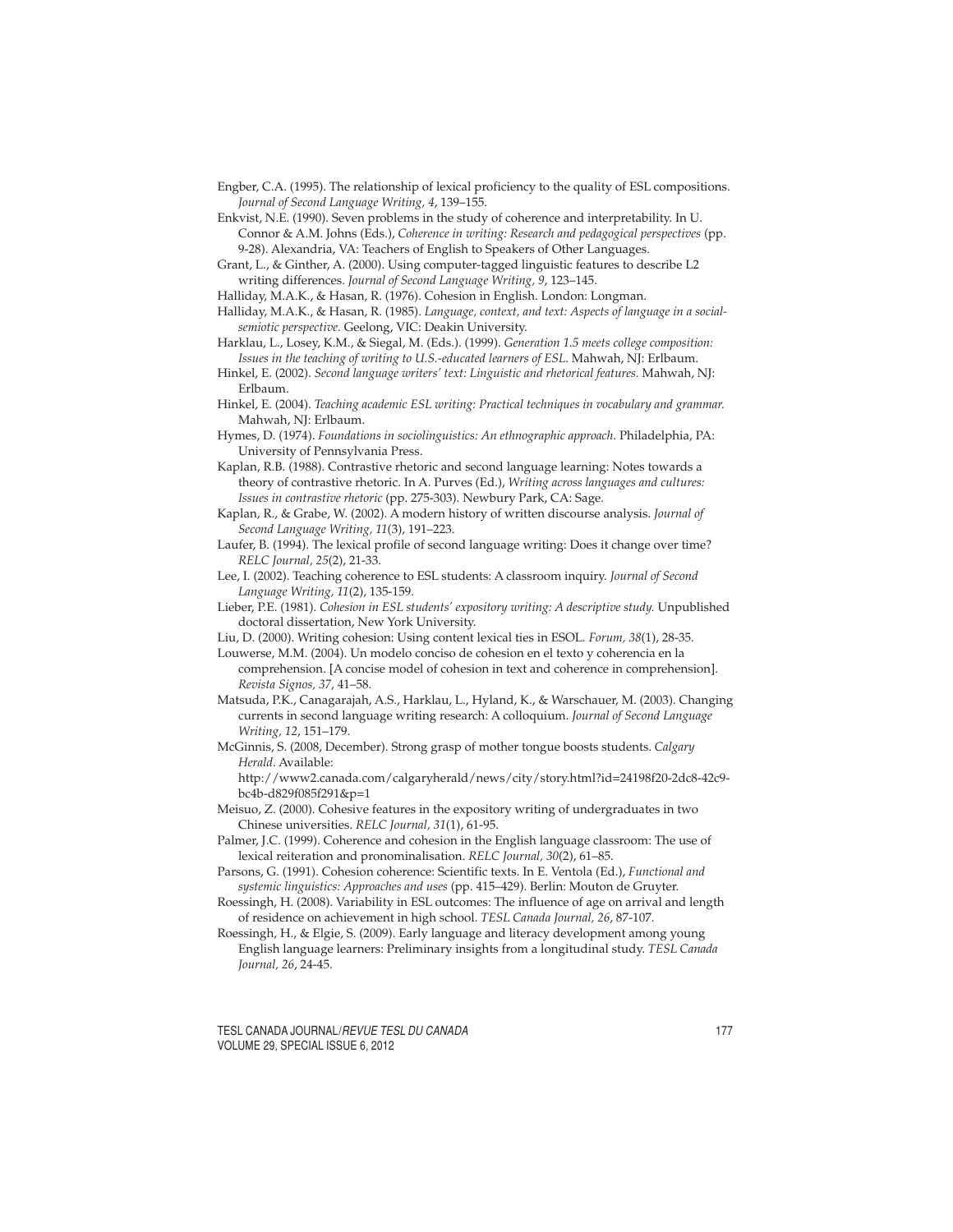Rumbaut, R., & Ima, K. (1988). *The adaptation of Southeast Asian refugee youth: A comparative study.* Available: ERIC database (ED299372).

Salkind, N.J. (2004). *Statistics for people who (think they) hate statistics* (2nd ed.). Thousand Oaks, CA: Sage.

Scarella, R. (2003). *Academic English: A conceptual framework* (Technical Report 2003-1). Irvine, CA: University of California Linguistic Minority Research Institute.

- Singhal, M. (2004). Academic writing and Generation 1.5: Pedagogical goals and instructional issues in the college composition classroom. *The Reading Matrix, 4*(3), 1–13.
- Steffensen, M.S. (1981). *Register, cohesion, and cross-cultural reading comprehension* (Technical Report No. 220). Champaign, IL: University of Illinois at Urbana-Champaign, Center for the Study of Reading.

Swales, J.M. (1990). *Genre analysis: English in academic and research settings.* Cambridge, UK: Cambridge University Press.

Tierney, R.J., & Mosenthal, J.H. (1983). Cohesion and textual coherence. *Research in the Teaching of English, 17*, 215-229.

Valdés, G. (1992). Bilingual minorities and language issues in writing: Toward professionwide responses to a new challenge. *Written Communication, 9*(1), 85-136.

Witte, S.P., & Faigley, L. (1981). Coherence, cohesion, and writing quality. *College Composition and Communication, 32*(2), 189–204.

Yang, W. (1989). Cohesive chains and writing quality. *Word, 40*(1-2), 235-254.